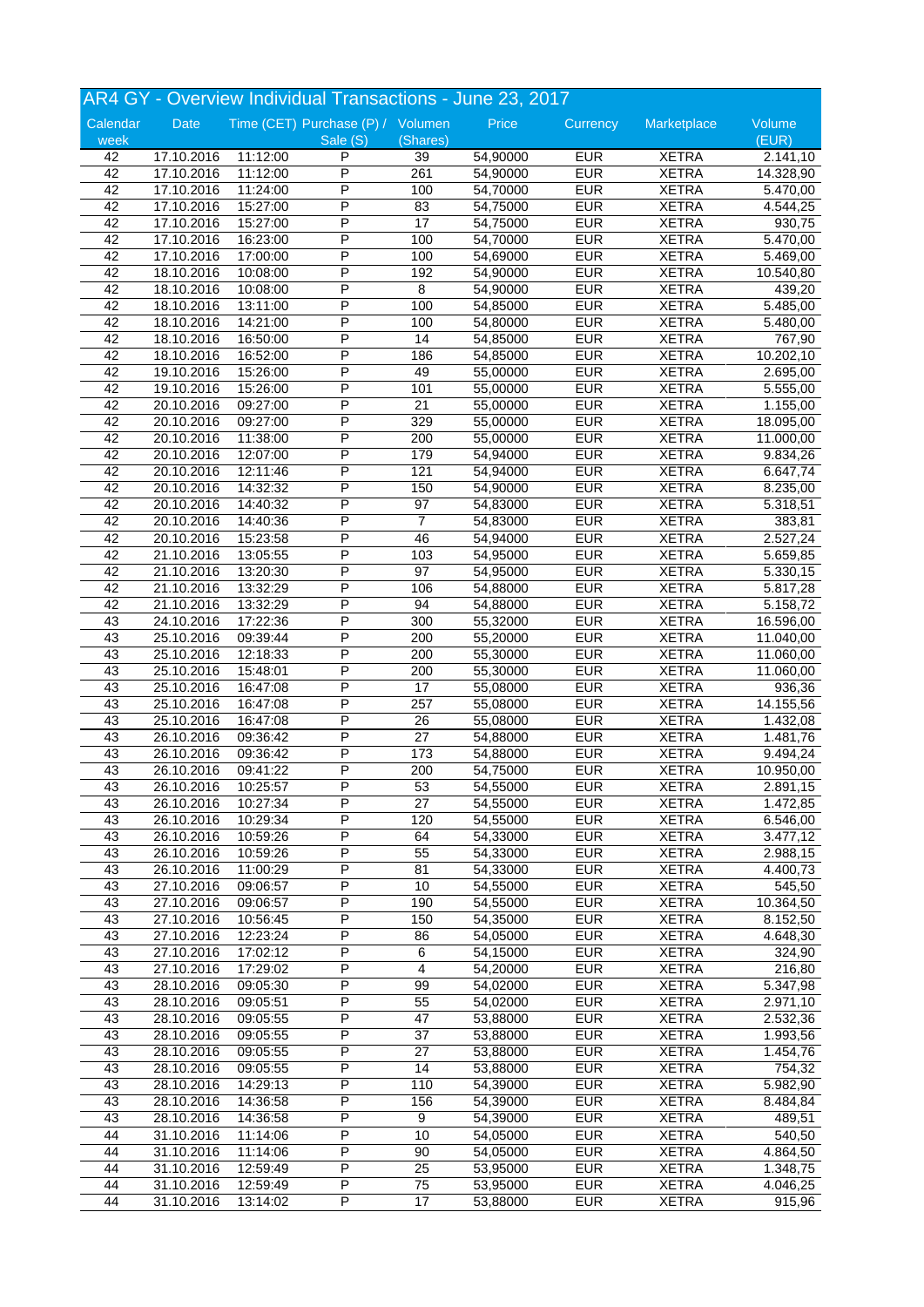|          |             |          | AR4 GY - Overview Individual Transactions - June 23, 2017 |                  |          |                          |              |           |
|----------|-------------|----------|-----------------------------------------------------------|------------------|----------|--------------------------|--------------|-----------|
| Calendar | <b>Date</b> |          | Time (CET) Purchase (P) / Volumen                         |                  | Price    | Currency                 | Marketplace  | Volume    |
| week     |             |          | Sale (S)                                                  | (Shares)         |          |                          |              | (EUR)     |
| 44       | 31.10.2016  | 13:40:11 | P                                                         | 132              | 53,88000 | <b>EUR</b>               | <b>XETRA</b> | 7.112,16  |
| 44       | 31.10.2016  | 13:59:27 | P                                                         | 51               | 53,94000 | <b>EUR</b>               | <b>XETRA</b> | 2.750,94  |
| 44       | 01.11.2016  | 16:48:52 | P                                                         | 300              | 54,26000 | <b>EUR</b>               | <b>XETRA</b> | 16.278,00 |
| 44       | 01.11.2016  | 16:49:11 | P                                                         | 200              | 54,23000 | <b>EUR</b>               | <b>XETRA</b> | 10.846,00 |
| 44       | 01.11.2016  | 16:56:58 | P                                                         | 300              | 54,13000 | <b>EUR</b>               | <b>XETRA</b> | 16.239,00 |
| 44       | 01.11.2016  | 17:16:52 | P                                                         | 95               | 53,99000 | <b>EUR</b>               | <b>XETRA</b> | 5.129,05  |
| 44       | 01.11.2016  | 17:16:55 | P                                                         | 55               | 53,99000 | <b>EUR</b>               | <b>XETRA</b> | 2.969,45  |
| 44       | 02.11.2016  | 09:02:21 | P                                                         | 24               | 53,88000 | <b>EUR</b>               | <b>XETRA</b> | 1.293, 12 |
| 44       | 02.11.2016  | 09:03:49 | P                                                         | 27               | 53,88000 | <b>EUR</b>               | <b>XETRA</b> | 1.454,76  |
| 44       | 02.11.2016  | 09:03:49 | Ρ                                                         | 99               | 53,88000 | <b>EUR</b>               | <b>XETRA</b> | 5.334,12  |
| 44       | 02.11.2016  | 09:07:32 | $\overline{\mathsf{P}}$                                   | 75               | 53,70000 | <b>EUR</b>               | <b>XETRA</b> | 4.027,50  |
| 44       | 02.11.2016  | 09:07:32 | P                                                         | 75               | 53,70000 | <b>EUR</b>               | <b>XETRA</b> | 4.027,50  |
| 44       | 02.11.2016  | 09:32:33 | P                                                         | 175              | 53,37000 | <b>EUR</b>               | <b>XETRA</b> | 9.339,75  |
|          |             |          | P                                                         |                  |          |                          |              |           |
| 44       | 02.11.2016  | 09:47:14 | P                                                         | 175              | 53,00000 | <b>EUR</b><br><b>EUR</b> | <b>XETRA</b> | 9.275,00  |
| 44       | 02.11.2016  | 17:07:14 |                                                           | 100              | 52,98000 |                          | <b>XETRA</b> | 5.298,00  |
| 44       | 02.11.2016  | 17:22:54 | P                                                         | 100              | 53,00000 | <b>EUR</b>               | <b>XETRA</b> | 5.300,00  |
| 44       | 02.11.2016  | 17:27:41 | P                                                         | 100              | 53,00000 | <b>EUR</b>               | <b>XETRA</b> | 5.300,00  |
| 44       | 03.11.2016  |          |                                                           |                  |          |                          |              |           |
| 44       | 04.11.2016  | 09:04:29 | Ρ                                                         | 200              | 53,25000 | <b>EUR</b>               | <b>XETRA</b> | 10.650,00 |
| 44       | 04.11.2016  | 09:25:56 | P                                                         | 148              | 52,97000 | <b>EUR</b>               | <b>XETRA</b> | 7.839,56  |
| 44       | 04.11.2016  | 09:25:56 | P                                                         | 52               | 52,97000 | <b>EUR</b>               | <b>XETRA</b> | 2.754,44  |
| 44       | 04.11.2016  | 11:01:31 | P                                                         | 87               | 52,88000 | <b>EUR</b>               | <b>XETRA</b> | 4.600,56  |
| 44       | 04.11.2016  | 11:13:00 | P                                                         | 63               | 52,88000 | <b>EUR</b>               | <b>XETRA</b> | 3.331,44  |
| 44       | 04.11.2016  | 11:29:09 | P                                                         | 150              | 52,66000 | <b>EUR</b>               | <b>XETRA</b> | 7.899,00  |
| 45       | 07.11.2016  | 11:14:06 | P                                                         | 175              | 54,00000 | <b>EUR</b>               | <b>XETRA</b> | 9.450,00  |
| 45       | 08.11.2016  | 11:01:00 | P                                                         | 190              | 54,30000 | <b>EUR</b>               | <b>XETRA</b> | 10.317,00 |
| 45       | 08.11.2016  | 11:19:04 | P                                                         | 10               | 54,30000 | <b>EUR</b>               | <b>XETRA</b> | 543,00    |
| 45       | 08.11.2016  | 13:02:37 | Ρ                                                         | 43               | 54,00000 | <b>EUR</b>               | <b>XETRA</b> | 2.322,00  |
| 45       | 08.11.2016  | 13:09:38 | P                                                         | 182              | 54,00000 | <b>EUR</b>               | <b>XETRA</b> | 9.828,00  |
| 45       | 08.11.2016  | 17:28:25 | P                                                         | $\overline{22}$  | 54,03000 | <b>EUR</b>               | <b>XETRA</b> | 1.188,66  |
| 45       | 08.11.2016  | 17:30:33 | P                                                         | 100              | 54,03000 | <b>EUR</b>               | <b>XETRA</b> | 5.403,00  |
| 45       | 09.11.2016  |          |                                                           |                  |          |                          | 0            |           |
| 45       | 10.11.2016  | 14:22:59 | P                                                         | 200              | 55,41000 | <b>EUR</b>               | <b>XETRA</b> | 11.082,00 |
| 45       | 10.11.2016  | 14:26:36 | P                                                         | 17               | 55,41000 | <b>EUR</b>               | <b>XETRA</b> | 941,97    |
| 45       | 10.11.2016  | 14:26:36 | P                                                         | 105              | 55,41000 | <b>EUR</b>               | <b>XETRA</b> | 5.818,05  |
| 45       | 10.11.2016  | 14:35:17 | P                                                         | 258              | 55,33000 | <b>EUR</b>               | <b>XETRA</b> | 14.275,14 |
| 45       | 10.11.2016  | 14:35:17 | P                                                         | 120              | 55,33000 | <b>EUR</b>               | <b>XETRA</b> | 6.639,60  |
| 45       | 10.11.2016  | 15:22:07 | P                                                         | 246              | 55,40000 | <b>EUR</b>               | <b>XETRA</b> | 13.628,40 |
| 45       | 10.11.2016  | 15:22:07 | P                                                         | $\overline{132}$ | 55,40000 | <b>EUR</b>               | <b>XETRA</b> | 7.312,80  |
| 45       | 10.11.2016  | 16:39:36 | P                                                         | 378              | 55,33000 | <b>EUR</b>               | <b>XETRA</b> | 20.914,74 |
| 45       | 10.11.2016  | 16:39:40 | P                                                         | 222              | 55,25000 | <b>EUR</b>               | <b>XETRA</b> | 12.265,50 |
| 45       | 11.11.2016  | 15:14:45 | P                                                         | 80               | 55,70000 | <b>EUR</b>               | <b>XETRA</b> | 4.456,00  |
| 45       | 11.11.2016  | 15:15:08 | P                                                         | 220              | 55,70000 | <b>EUR</b>               | <b>XETRA</b> | 12.254,00 |
| 45       | 11.11.2016  |          | Ρ                                                         |                  | 55,68000 | <b>EUR</b>               | <b>XETRA</b> | 5.735,04  |
|          |             | 15:16:19 | Ρ                                                         | 103<br>197       | 55,68000 | <b>EUR</b>               |              |           |
| 45       | 11.11.2016  | 15:16:19 |                                                           |                  |          |                          | <b>XETRA</b> | 10.968,96 |
| 46       | 14.11.2016  | 10:32:47 | $\overline{P}$                                            | 200              | 55,55000 | <b>EUR</b>               | <b>XETRA</b> | 11.110,00 |
| 46       | 14.11.2016  | 11:08:49 | P                                                         | 200              | 55,33000 | <b>EUR</b>               | <b>XETRA</b> | 11.066,00 |
| 46       | 14.11.2016  | 11:20:10 | P                                                         | 83               | 55,11000 | <b>EUR</b>               | <b>XETRA</b> | 4.574,13  |
| 46       | 14.11.2016  | 11:20:10 | P                                                         | 113              | 55,11000 | <b>EUR</b>               | <b>XETRA</b> | 6.227,43  |
| 46       | 14.11.2016  | 11:20:10 | Ρ                                                         | 4                | 55,11000 | <b>EUR</b>               | <b>XETRA</b> | 220,44    |
| 46       | 14.11.2016  | 13:57:01 | Ρ                                                         | 5                | 54,70000 | <b>EUR</b>               | <b>XETRA</b> | 273,50    |
| 46       | 14.11.2016  | 13:58:08 | P                                                         | $\overline{44}$  | 54,70000 | <b>EUR</b>               | <b>XETRA</b> | 2.406,80  |
| 46       | 14.11.2016  | 13:59:08 | Ρ                                                         | 151              | 54,70000 | <b>EUR</b>               | <b>XETRA</b> | 8.259,70  |
| 46       | 14.11.2016  | 15:26:18 | P                                                         | 125              | 54,45000 | <b>EUR</b>               | <b>XETRA</b> | 6.806,25  |
| 46       | 14.11.2016  | 15:26:18 | Ρ                                                         | 75               | 54,45000 | <b>EUR</b>               | <b>XETRA</b> | 4.083,75  |
| 46       | 14.11.2016  | 15:58:08 | P                                                         | 136              | 54,00000 | <b>EUR</b>               | <b>XETRA</b> | 7.344,00  |
| 46       | 14.11.2016  | 15:59:23 | Ρ                                                         | 3                | 54,00000 | <b>EUR</b>               | <b>XETRA</b> | 162,00    |
| 46       | 14.11.2016  | 16:01:17 | Ρ                                                         | 61               | 54,00000 | <b>EUR</b>               | <b>XETRA</b> | 3.294,00  |
| 46       | 15.11.2016  | 12:45:50 | Ρ                                                         | 36               | 53,88000 | <b>EUR</b>               | <b>XETRA</b> | 1.939,68  |
| 46       | 15.11.2016  | 12:59:27 | Ρ                                                         | 100              | 53,88000 | <b>EUR</b>               | <b>XETRA</b> | 5.388,00  |
| 46       | 15.11.2016  | 12:59:27 | P                                                         | 14               | 53,88000 | <b>EUR</b>               | <b>XETRA</b> | 754,32    |
| 46       | 16.11.2016  | 09:59:13 | P                                                         | 8                | 54,30000 | <b>EUR</b>               | <b>XETRA</b> | 434,40    |
| 46       | 16.11.2016  | 09:59:13 | P                                                         | 103              | 54,30000 | <b>EUR</b>               | <b>XETRA</b> | 5.592,90  |
| 46       | 16.11.2016  | 10:11:28 | P                                                         | 14               | 54,30000 | <b>EUR</b>               | <b>XETRA</b> | 760,20    |
|          |             |          |                                                           |                  |          |                          |              |           |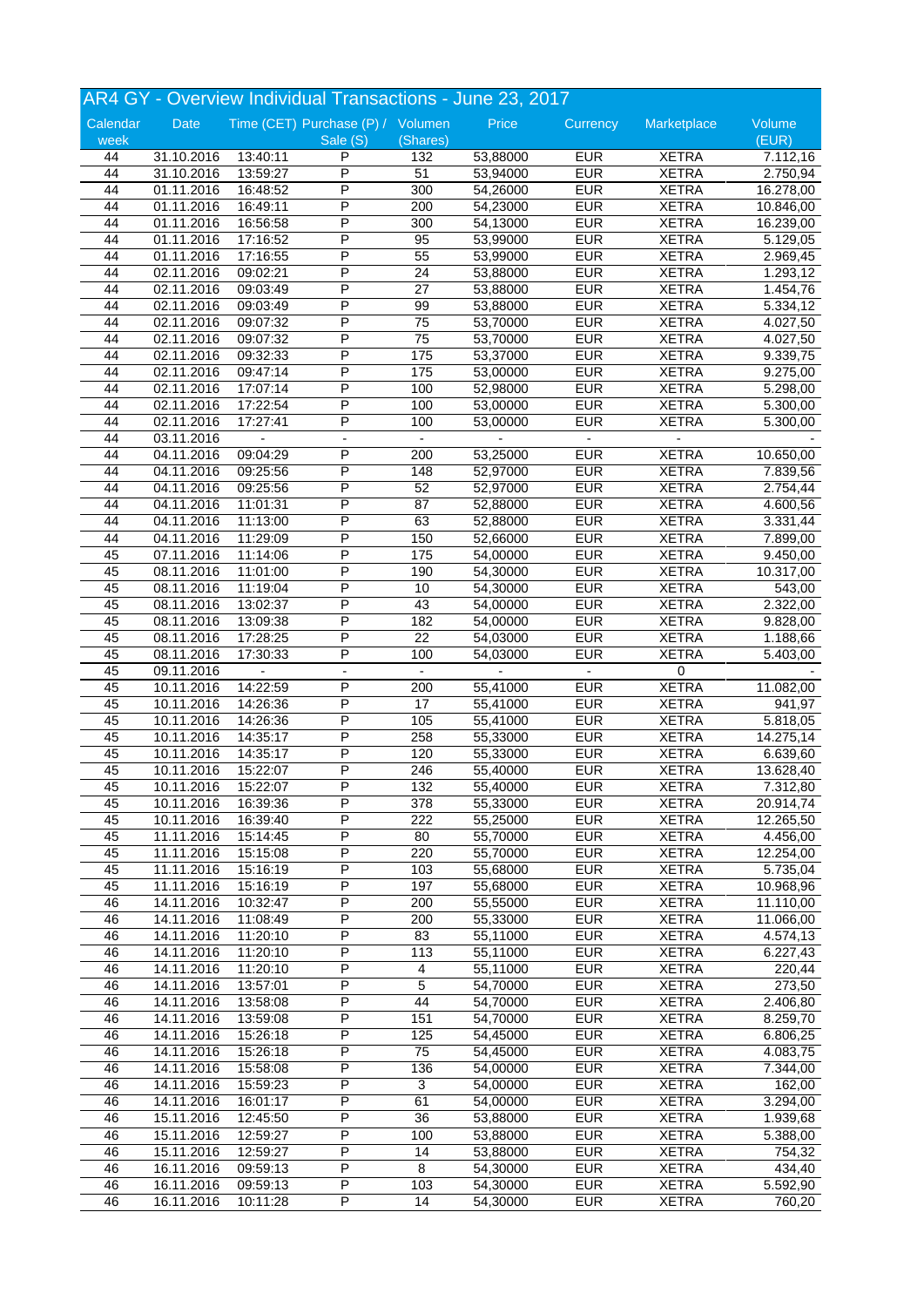|          |                          |                      | AR4 GY - Overview Individual Transactions - June 23, 2017 |                 |                      |            |              |                       |
|----------|--------------------------|----------------------|-----------------------------------------------------------|-----------------|----------------------|------------|--------------|-----------------------|
| Calendar | Date                     |                      | Time (CET) Purchase (P) / Volumen                         |                 | Price                | Currency   | Marketplace  | Volume                |
| week     |                          |                      | Sale (S)                                                  | (Shares)        |                      |            |              | (EUR)                 |
| 46       | 16.11.2016               | 10:36:30             | P                                                         | 200             | 54,10000             | <b>EUR</b> | <b>XETRA</b> | 10.820,00             |
| 46       | 17.11.2016               | 09:09:53             | P                                                         | 400             | 53,96000             | <b>EUR</b> | <b>XETRA</b> | 21.584,00             |
| 46       | 17.11.2016               | 14:25:02             | P                                                         | 43              | 54,99000             | <b>EUR</b> | <b>XETRA</b> | 2.364,57              |
| 46       | 17.11.2016               | 14:25:02             | P                                                         | 282             | 54,99000             | <b>EUR</b> | <b>XETRA</b> | 15.507,18             |
| 46       | 18.11.2016               | 13:41:55             | P                                                         | 300             | 56,40000             | <b>EUR</b> | <b>XETRA</b> | 16.920,00             |
| 46       | 18.11.2016               | 15:14:55             | P                                                         | 300             | 56,49000             | <b>EUR</b> | <b>XETRA</b> | 16.947,00             |
| 47       | 21.11.2016               | 09:43:44             | P                                                         | 200             | 56,44000             | <b>EUR</b> | <b>XETRA</b> | 11.288,00             |
| 47       | 21.11.2016               | 10:05:07             | P                                                         | 200             | 56,22000             | <b>EUR</b> | <b>XETRA</b> | 11.244,00             |
| 47       | 21.11.2016               | 10:21:12             | P                                                         | 31              | 55,99000             | <b>EUR</b> | <b>XETRA</b> | 1.735,69              |
| 47       | 22.11.2016               | 14:11:23             | P                                                         | 231             | 56,77000             | <b>EUR</b> | <b>XETRA</b> | 13.113,87             |
| 47       | 22.11.2016               | 14:11:24             | P                                                         | 140             | 56,77000             | <b>EUR</b> | <b>XETRA</b> | 7.947,80              |
| 47       | 22.11.2016               | 14:11:24             | P                                                         | 6               | 56,77000             | <b>EUR</b> | <b>XETRA</b> | 340,62                |
| 47       | 22.11.2016               | 14:12:21             | P                                                         | $\overline{2}$  | 56,77000             | <b>EUR</b> | <b>XETRA</b> | 113,54                |
| 47       | 22.11.2016               | 14:16:02             | P                                                         | 32              | 56,44000             | <b>EUR</b> | <b>XETRA</b> | 1.806,08              |
| 47       | 22.11.2016               | 14:16:02             | P                                                         | 145             | 56,44000             | <b>EUR</b> | <b>XETRA</b> | 8.183,80              |
| 47       | 22.11.2016               | 14:16:02             | P                                                         | 168             | 56,44000             | <b>EUR</b> | <b>XETRA</b> | 9.481,92              |
| 47       | 22.11.2016               | 14:27:01             | P                                                         | 345             | 56,22000             | <b>EUR</b> | <b>XETRA</b> | 19.395,90             |
| 47       | 23.11.2016               | 09:09:16             | P                                                         | 89              | 55,55000             | <b>EUR</b> | <b>XETRA</b> | 4.943,95              |
| 47       | 23.11.2016               | 09:49:47             | P                                                         | 100             | 55,55000             | <b>EUR</b> | <b>XETRA</b> | 5.555,00              |
| 47       | 23.11.2016               | 09:50:14             | P                                                         | 61              | 55,55000             | <b>EUR</b> | <b>XETRA</b> | 3.388,55              |
| 47       | 23.11.2016               | 10:04:27             | P                                                         | 150             | 55,33000             | <b>EUR</b> | <b>XETRA</b> | 8.299,50              |
| 47       | 23.11.2016               | 10:04:27             | P                                                         | 100             | 55,33000             | <b>EUR</b> | <b>XETRA</b> | 5.533,00              |
| 47       | 23.11.2016               | 10:06:03             | P                                                         | 5               | 55,11000             | <b>EUR</b> | <b>XETRA</b> | 275,55                |
| 47       |                          |                      | Ρ                                                         | 245             |                      | <b>EUR</b> | <b>XETRA</b> |                       |
| 47       | 23.11.2016<br>23.11.2016 | 10:06:34<br>10:52:50 | P                                                         | 29              | 55,11000<br>54,66000 | <b>EUR</b> | <b>XETRA</b> | 13.501,95<br>1.585,14 |
|          |                          |                      | P                                                         |                 |                      | <b>EUR</b> |              |                       |
| 47       | 23.11.2016               | 10:52:50             | P                                                         | 96              | 54,66000             |            | <b>XETRA</b> | 5.247,36              |
| 47       | 23.11.2016               | 10:54:21             |                                                           | 98              | 54,44000             | <b>EUR</b> | <b>XETRA</b> | 5.335,12              |
| 47       | 23.11.2016               | 10:54:30             | P                                                         | 23              | 54,44000             | <b>EUR</b> | <b>XETRA</b> | 1.252,12              |
| 47       | 23.11.2016               | 16:37:17             | P                                                         | $\overline{4}$  | 54,80000             | <b>EUR</b> | <b>XETRA</b> | 219,20                |
| 47       | 24.11.2016               | 13:14:56             | P                                                         | $\overline{27}$ | 54,99000             | <b>EUR</b> | <b>XETRA</b> | 1.484,73              |
| 47       | 24.11.2016               | 13:14:56             | P                                                         | 98              | 54,99000             | <b>EUR</b> | <b>XETRA</b> | 5.389,02              |
| 47       | 24.11.2016               | 17:09:53             | P                                                         | 24              | 54,95000             | <b>EUR</b> | <b>XETRA</b> | 1.318,80              |
| 47       | 24.11.2016               | 17:11:01             | Ρ                                                         | 101             | 54,95000             | <b>EUR</b> | <b>XETRA</b> | 5.549,95              |
| 47       | 25.11.2016               | 11:12:00             | P                                                         | 125             | 54,54000             | <b>EUR</b> | <b>XETRA</b> | 6.817,50              |
| 47       | 25.11.2016               | 11:39:58             | P                                                         | 101             | 54,44000             | <b>EUR</b> | <b>XETRA</b> | 5.498,44              |
| 47       | 25.11.2016               | 11:46:46             | P                                                         | 24              | 54,44000             | <b>EUR</b> | <b>XETRA</b> | 1.306,56              |
| 48       | 28.11.2016               | 11:23:56             | P                                                         | 144             | 54,88000             | <b>EUR</b> | <b>XETRA</b> | 7.902,72              |
| 48       | 28.11.2016               | 11:32:50             | P                                                         | 150             | 54,50000             | <b>EUR</b> | <b>XETRA</b> | 8.175,00              |
| 48       | 28.11.2016               | 11:32:50             | $\overline{P}$                                            | 100             | 54,70000             | <b>EUR</b> | <b>XETRA</b> | 5.470,00              |
| 48       | 28.11.2016               | 11:32:50             | P                                                         | 6               | 54,88000             | <b>EUR</b> | <b>XETRA</b> | 329,28                |
| 48       | 28.11.2016               | 16:48:27             | Ρ                                                         | 150             | 54,52000             | <b>EUR</b> | <b>XETRA</b> | 8.178,00              |
| 48       | 28.11.2016               | 17:36:27             | Ρ                                                         | 50              | 54,70000             | <b>EUR</b> | <b>XETRA</b> | 2.735,00              |
| 48       | 29.11.2016               | 10:49:18             | P                                                         | 65              | 54,60000             | <b>EUR</b> | <b>XETRA</b> | 3.549,00              |
| 48       | 29.11.2016               | 10:52:58             | Ρ                                                         | 15              | 54,60000             | <b>EUR</b> | <b>XETRA</b> | 819,00                |
| 48       | 29.11.2016               | 10:58:34             | P                                                         | 120             | 54,60000             | <b>EUR</b> | <b>XETRA</b> | 6.552,00              |
| 48       | 29.11.2016               | 11:17:13             | Ρ                                                         | 200             | 54,50000             | <b>EUR</b> | <b>XETRA</b> | 10.900,00             |
| 48       | 30.11.2016               | 09:02:21             | P                                                         | 41              | 54,50000             | <b>EUR</b> | <b>XETRA</b> | 2.234,50              |
| 48       | 30.11.2016               | 09:09:56             | Ρ                                                         | $\overline{2}$  | 54,50000             | <b>EUR</b> | <b>XETRA</b> | 109,00                |
| 48       | 30.11.2016               | 09:42:49             | Ρ                                                         | 157             | 54,50000             | <b>EUR</b> | <b>XETRA</b> | 8.556,50              |
| 48       | 30.11.2016               | 10:28:00             | Ρ                                                         | 29              | 54,40000             | <b>EUR</b> | <b>XETRA</b> | 1.577,60              |
| 48       | 30.11.2016               | 10:29:09             | Ρ                                                         | 100             | 54,40000             | <b>EUR</b> | <b>XETRA</b> | 5.440,00              |
| 48       | 30.11.2016               | 10:29:09             | P                                                         | 21              | 54,40000             | <b>EUR</b> | <b>XETRA</b> | 1.142,40              |
| 48       | 30.11.2016               | 10:34:01             | P                                                         | 47              | 54,20000             | <b>EUR</b> | <b>XETRA</b> | 2.547,40              |
| 48       | 30.11.2016               | 10:48:00             | P                                                         | 30              | 54,20000             | <b>EUR</b> | <b>XETRA</b> | 1.626,00              |
| 48       | 30.11.2016               | 10:53:54             | Ρ                                                         | 123             | 54,20000             | <b>EUR</b> | <b>XETRA</b> | 6.666,60              |
| 48       | 30.11.2016               | 11:09:04             | P                                                         | 200             | 54,00000             | <b>EUR</b> | <b>XETRA</b> | 10.800,00             |
| 48       | 30.11.2016               | 17:36:27             | Ρ                                                         | 150             | 54,40000             | <b>EUR</b> | <b>XETRA</b> | 8.160,00              |
| 48       | 01.12.2016               | 09:02:21             | Ρ                                                         | 52              | 54,66000             | <b>EUR</b> | <b>XETRA</b> | 2.842,32              |
| 48       | 01.12.2016               | 09:02:22             | Ρ                                                         | 198             | 54,66000             | <b>EUR</b> | <b>XETRA</b> | 10.822,68             |
| 48       | 01.12.2016               | 09:05:37             | Ρ                                                         | $\overline{2}$  | 54,33000             | <b>EUR</b> | <b>XETRA</b> | 108,66                |
| 48       | 01.12.2016               | 09:05:37             | P                                                         | 23              | 54,33000             | <b>EUR</b> | <b>XETRA</b> | 1.249,59              |
| 48       | 01.12.2016               | 09:05:43             | P                                                         | 225             | 54,33000             | <b>EUR</b> | <b>XETRA</b> | 12.224,25             |
| 48       | 01.12.2016               | 10:32:28             | Ρ                                                         | 9               | 53,77000             | <b>EUR</b> | <b>XETRA</b> | 483,93                |
| 48       | 01.12.2016               | 12:18:04             | P                                                         | 52              | 53,77000             | <b>EUR</b> | <b>XETRA</b> | 2.796,04              |
|          |                          |                      |                                                           |                 |                      |            |              |                       |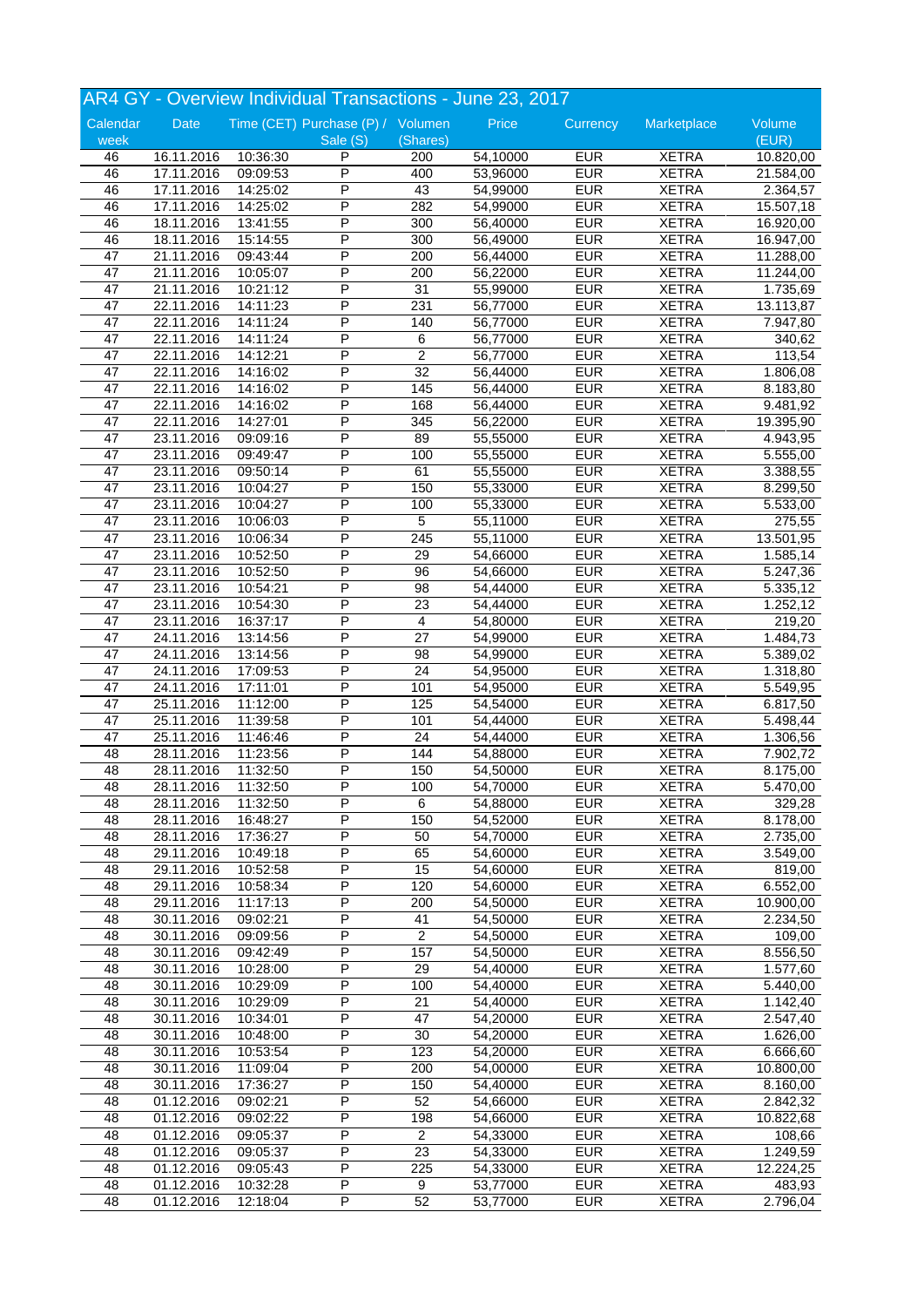|                 |            |                          | AR4 GY - Overview Individual Transactions - June 23, 2017 |                          |                |                          |                          |           |
|-----------------|------------|--------------------------|-----------------------------------------------------------|--------------------------|----------------|--------------------------|--------------------------|-----------|
| Calendar        | Date       |                          | Time (CET) Purchase (P) / Volumen                         |                          | Price          | Currency                 | Marketplace              | Volume    |
| week            |            |                          | Sale (S)                                                  | (Shares)                 |                |                          |                          | (EUR)     |
| 48              | 01.12.2016 | 12:23:19                 | P                                                         | 89                       | 53,77000       | <b>EUR</b>               | <b>XETRA</b>             | 4.785,53  |
| 48              | 01.12.2016 | 15:54:52                 | P                                                         | 53                       | 54,00000       | <b>EUR</b>               | <b>XETRA</b>             | 2.862,00  |
| 48              | 01.12.2016 | 15:54:52                 | P                                                         | $\overline{97}$          | 54,00000       | <b>EUR</b>               | <b>XETRA</b>             | 5.238,00  |
| 48              | 02.12.2016 | 11:31:13                 | P                                                         | 100                      | 53,77000       | <b>EUR</b>               | <b>XETRA</b>             | 5.377,00  |
| 48              | 02.12.2016 | 16:50:16                 | P                                                         | 22                       | 54,17000       | <b>EUR</b>               | <b>XETRA</b>             | 1.191,74  |
| 48              | 02.12.2016 | 16:55:10                 | P                                                         | 178                      | 54,17000       | <b>EUR</b>               | <b>XETRA</b>             | 9.642,26  |
| 49              | 05.12.2016 | 13:00:56                 | P                                                         | 200                      | 54,33000       | EUR                      | <b>XETRA</b>             | 10.866,00 |
| 49              | 05.12.2016 | 17:19:35                 | P                                                         | 22                       | 54,98000       | <b>EUR</b>               | <b>XETRA</b>             | 1.209,56  |
| 49              | 05.12.2016 | 17:20:16                 | P                                                         | 71                       | 54,98000       | <b>EUR</b>               | <b>XETRA</b>             | 3.903,58  |
| 49              | 05.12.2016 | 17:21:35                 | P                                                         | 55                       | 54,98000       | <b>EUR</b>               | <b>XETRA</b>             | 3.023,90  |
| 49              | 05.12.2016 | 17:21:35                 | P                                                         | 52                       | 54,98000       | <b>EUR</b>               | <b>XETRA</b>             | 2.858,96  |
| 49              | 06.12.2016 | 13:20:02                 | P                                                         | $\overline{77}$          | 54,88000       | <b>EUR</b>               | <b>XETRA</b>             | 4.225,76  |
| 49              | 06.12.2016 | 14:51:43                 | P                                                         | 123                      | 54,88000       | <b>EUR</b>               | <b>XETRA</b>             | 6.750,24  |
| 49              | 07.12.2016 | 11:08:42                 | P                                                         | 381                      | 54,98000       | <b>EUR</b>               | <b>XETRA</b>             | 20.947,38 |
| 49              | 07.12.2016 | 11:08:42                 | P                                                         | 19                       | 54,98000       | <b>EUR</b>               | <b>XETRA</b>             | 1.044,62  |
| 49              | 07.12.2016 | 15:37:03                 | P                                                         | 200                      | 54,99000       | <b>EUR</b>               | <b>XETRA</b>             | 10.998,00 |
| 49              | 07.12.2016 | 15:52:34                 | P                                                         | 200                      | 54,99000       | <b>EUR</b>               | <b>XETRA</b>             | 10.998,00 |
| 49              | 08.12.2016 | 10:09:10                 | P                                                         | 106                      | 56,56000       | <b>EUR</b>               | <b>XETRA</b>             | 5.995,36  |
| 49              | 08.12.2016 | 10:09:10                 | P                                                         | 294                      | 56,56000       | <b>EUR</b>               | <b>XETRA</b>             | 16.628,64 |
| 49              | 08.12.2016 | 14:05:00                 | P                                                         | 400                      | 56,88000       | <b>EUR</b>               | <b>XETRA</b>             | 22.752,00 |
| 49              | 09.12.2016 | 13:44:21                 | P                                                         | 400                      | 58,50000       | <b>EUR</b>               | <b>XETRA</b>             | 23.400,00 |
| 49              | 09.12.2016 | 15:52:16                 | P                                                         | 60                       | 58,58000       | <b>EUR</b>               | <b>XETRA</b>             | 3.514,80  |
| 49              | 09.12.2016 |                          | P                                                         | 74                       | 58,58000       | <b>EUR</b>               | <b>XETRA</b>             |           |
|                 |            | 15:53:17                 |                                                           |                          |                | <b>EUR</b>               | <b>XETRA</b>             | 4.334,92  |
| 49              | 09.12.2016 | 15:53:17                 | Ρ<br>P                                                    | 266                      | 58,58000       |                          |                          | 15.582,28 |
| 50              | 12.12.2016 | 14:40:11                 |                                                           | 29                       | 58,88000       | <b>EUR</b>               | <b>XETRA</b>             | 1.707,52  |
| 50              | 13.12.2016 | 09:45:07                 | P                                                         | 39                       | 58,94000       | <b>EUR</b>               | <b>XETRA</b>             | 2.298,66  |
| 50              | 13.12.2016 | 09:45:12                 | P                                                         | 266                      | 58,94000       | <b>EUR</b>               | <b>XETRA</b>             | 15.678,04 |
| 50              | 13.12.2016 | 09:45:19                 | P                                                         | 23                       | 58,88000       | <b>EUR</b>               | <b>XETRA</b>             | 1.354,24  |
| 50              | 13.12.2016 | 09:46:30                 | P                                                         | 310                      | 58,88000       | <b>EUR</b>               | <b>XETRA</b>             | 18.252,80 |
| 50              | 14.12.2016 | 10:16:23                 | P                                                         | 333                      | 58,88000       | <b>EUR</b>               | <b>XETRA</b>             | 19.607,04 |
| 50              | 14.12.2016 | 12:07:09                 | P                                                         | 201                      | 58,96000       | <b>EUR</b>               | <b>XETRA</b>             | 11.850,96 |
| 50              | 14.12.2016 | 12:07:09                 | P                                                         | 243                      | 58,96000       | <b>EUR</b>               | <b>XETRA</b>             | 14.327,28 |
| 50              | 14.12.2016 | 14:44:02                 | P                                                         | 81                       | 58,88000       | <b>EUR</b>               | <b>XETRA</b>             | 4.769,28  |
| 50              | 14.12.2016 | 15:10:35                 | P                                                         | 10                       | 58,88000       | <b>EUR</b>               | <b>XETRA</b>             | 588,80    |
| 50              | 14.12.2016 | 15:10:38                 | P                                                         | 165                      | 58,88000       | <b>EUR</b>               | <b>XETRA</b>             | 9.715,20  |
| 50              | 14.12.2016 | 16:42:07                 | P                                                         | 150                      | 58,60000       | <b>EUR</b>               | <b>XETRA</b>             | 8.790,00  |
| 50              | 14.12.2016 | 17:22:17                 | P                                                         | 73                       | 58,45000       | <b>EUR</b>               | <b>XETRA</b>             | 4.266,85  |
| 50              | 14.12.2016 | 17:23:14                 | P                                                         | 34                       | 58,45000       | <b>EUR</b>               | <b>XETRA</b>             | 1.987,30  |
| 50              | 14.12.2016 | 17:23:14                 | $\overline{P}$                                            | 43                       | 58,45000       | <b>EUR</b>               | <b>XETRA</b>             | 2.513,35  |
| 50              | 15.12.2016 | 09:58:27                 | P                                                         | 125                      | 58,58000       | <b>EUR</b>               | <b>XETRA</b>             | 7.322,50  |
| 50              | 15.12.2016 | 10:18:50                 | Ρ                                                         | 156                      | 58,40000       | <b>EUR</b>               | <b>XETRA</b>             | 9.110,40  |
| 50              | 15.12.2016 | 10:35:34                 | Ρ                                                         | 60                       | 58,40000       | <b>EUR</b>               | <b>XETRA</b>             | 3.504,00  |
| 50              | 15.12.2016 | 10:36:10                 | P                                                         | 34                       | 58,40000       | <b>EUR</b>               | <b>XETRA</b>             | 1.985,60  |
| 50              | 15.12.2016 | 12:00:54                 | Ρ                                                         | 250                      | 58,00000       | <b>EUR</b>               | <b>XETRA</b>             | 14.500,00 |
| 50              | 15.12.2016 | 12:05:13                 | P                                                         | 125                      | 57,55000       | <b>EUR</b>               | <b>XETRA</b>             | 7.193,75  |
| 50              | 15.12.2016 | 17:24:48                 | P                                                         | 250                      | 58,40000       | <b>EUR</b>               | <b>XETRA</b>             | 14.600,00 |
| 50              | 16.12.2016 | $\blacksquare$           | $\overline{\phantom{a}}$                                  | $\overline{\phantom{a}}$ |                | $\overline{\phantom{0}}$ | $\overline{\phantom{a}}$ |           |
| $\overline{51}$ | 19.12.2016 |                          |                                                           |                          |                |                          |                          |           |
| 51              | 20.12.2016 | $\overline{\phantom{a}}$ | $\overline{\phantom{a}}$                                  | $\overline{\phantom{a}}$ | $\blacksquare$ | $\overline{\phantom{a}}$ | $\overline{\phantom{a}}$ |           |
| 51              | 21.12.2016 | 09:02:33                 | Ρ                                                         | 500                      | 56,88000       | <b>EUR</b>               | <b>XETRA</b>             | 28.440,00 |
| 51              | 21.12.2016 | 10:41:54                 | Ρ                                                         | 67                       | 56,77000       | <b>EUR</b>               | <b>XETRA</b>             | 3.803,59  |
| 51              |            | 10:41:54                 | P                                                         | 401                      | 56,77000       | EUR                      | <b>XETRA</b>             |           |
|                 | 21.12.2016 |                          | P                                                         |                          |                | <b>EUR</b>               |                          | 22.764,77 |
| 51              | 21.12.2016 | 10:41:54                 |                                                           | 282                      | 56,77000       |                          | <b>XETRA</b>             | 16.009,14 |
| 51              | 21.12.2016 | 17:19:20                 | P                                                         | 101                      | 56,90000       | <b>EUR</b>               | <b>XETRA</b>             | 5.746,90  |
| 51              | 21.12.2016 | 17:19:20                 | Ρ                                                         | 149                      | 56,90000       | <b>EUR</b>               | <b>XETRA</b>             | 8.478,10  |
| 51              | 22.12.2016 | 11:00:46                 | Ρ                                                         | 25                       | 56,70000       | <b>EUR</b>               | <b>XETRA</b>             | 1.417,50  |
| 51              | 22.12.2016 | 11:00:51                 | P                                                         | 36                       | 56,70000       | <b>EUR</b>               | <b>XETRA</b>             | 2.041,20  |
| 51              | 22.12.2016 | 11:01:11                 | Ρ                                                         | 34                       | 56,70000       | <b>EUR</b>               | <b>XETRA</b>             | 1.927,80  |
| 51              | 22.12.2016 | 11:01:18                 | P                                                         | 35                       | 56,70000       | <b>EUR</b>               | <b>XETRA</b>             | 1.984,50  |
| 51              | 22.12.2016 | 11:03:13                 | Ρ                                                         | 36                       | 56,70000       | <b>EUR</b>               | <b>XETRA</b>             | 2.041,20  |
| 51              | 22.12.2016 | 11:03:13                 | P                                                         | 334                      | 56,70000       | <b>EUR</b>               | <b>XETRA</b>             | 18.937,80 |
| 51              | 22.12.2016 | 13:39:28                 | P                                                         | 130                      | 56,56000       | EUR                      | <b>XETRA</b>             | 7.352,80  |
| 51              | 22.12.2016 | 13:39:32                 | Ρ                                                         | 210                      | 56,56000       | <b>EUR</b>               | <b>XETRA</b>             | 11.877,60 |
| 51              | 22.12.2016 | 13:39:39                 | P                                                         | 72                       | 56,56000       | <b>EUR</b>               | <b>XETRA</b>             | 4.072,32  |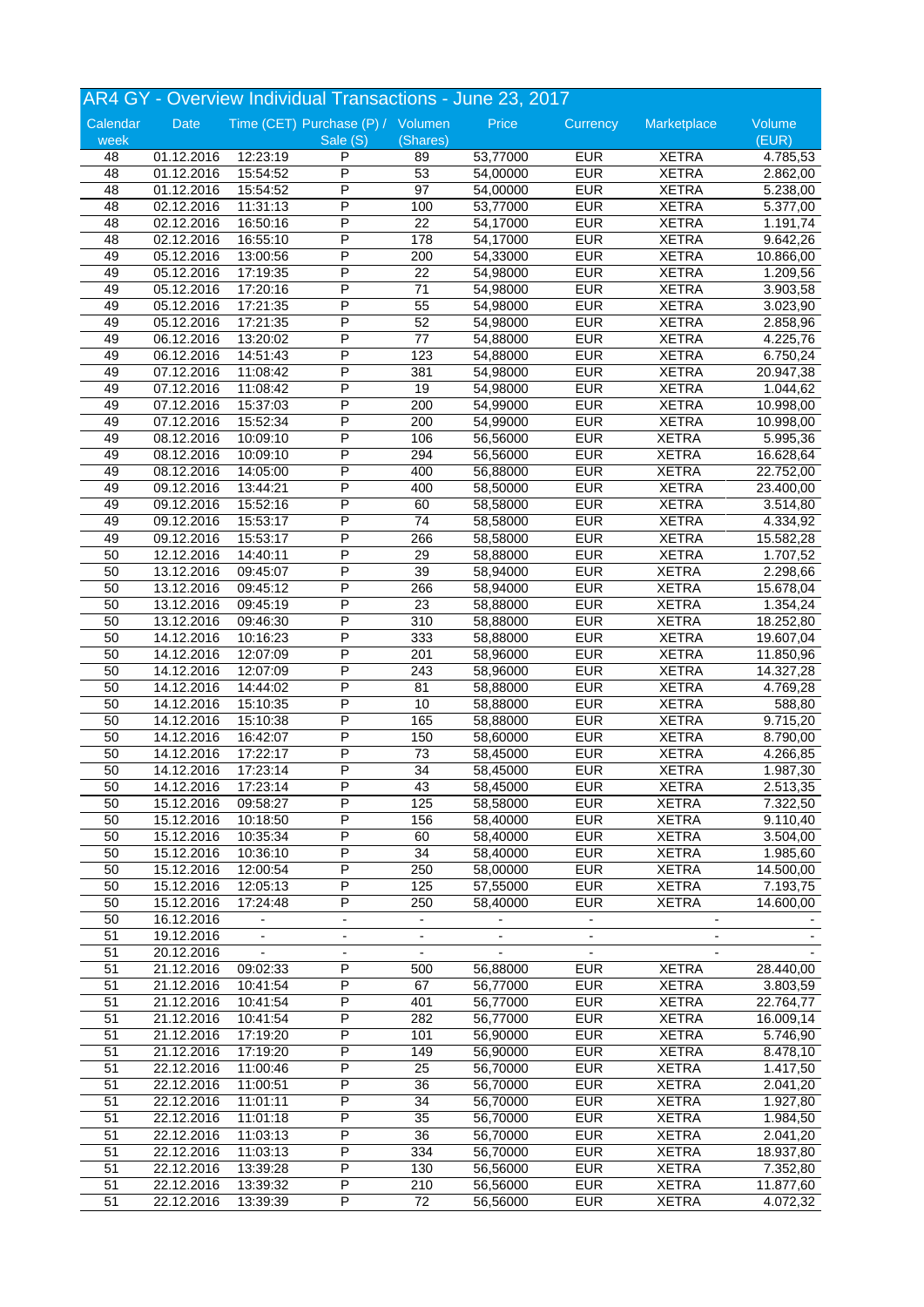|                     |            |          | AR4 GY - Overview Individual Transactions - June 23, 2017 |                 |                      |            |              |                 |
|---------------------|------------|----------|-----------------------------------------------------------|-----------------|----------------------|------------|--------------|-----------------|
| Calendar<br>week    | Date       |          | Time (CET) Purchase (P) / Volumen<br>Sale (S)             | (Shares)        | Price                | Currency   | Marketplace  | Volume<br>(EUR) |
| 51                  | 22.12.2016 | 13:39:52 | P                                                         | 88              | 56,56000             | <b>EUR</b> | <b>XETRA</b> | 4.977,28        |
| $\overline{51}$     | 22.12.2016 | 15:35:44 | $\overline{\mathsf{P}}$                                   | 150             | 56,50000             | <b>EUR</b> | <b>XETRA</b> | 8.475,00        |
| 51                  | 23.12.2016 | 09:17:59 | P                                                         | $\overline{72}$ | 56,49000             | <b>EUR</b> | <b>XETRA</b> | 4.067,28        |
| 51                  | 23.12.2016 | 09:18:01 | P                                                         | 34              | 56,49000             | <b>EUR</b> | <b>XETRA</b> | 1.920,66        |
| 51                  | 23.12.2016 | 09:19:28 | P                                                         | 32              | 56,49000             | <b>EUR</b> | <b>XETRA</b> | 1.807,68        |
| 51                  | 23.12.2016 | 09:19:30 | P                                                         | 36              | 56,49000             | <b>EUR</b> | <b>XETRA</b> | 2.033,64        |
| 51                  | 23.12.2016 | 09:19:33 | P                                                         | $\mathbf{1}$    | 56,49000             | <b>EUR</b> | <b>XETRA</b> | 56,49           |
| 51                  | 23.12.2016 | 10:15:07 | P                                                         | 114             | 56,33000             | <b>EUR</b> | <b>XETRA</b> | 6.421,62        |
| 51                  | 23.12.2016 | 10:15:07 | Ρ                                                         | 61              | 56,33000             | <b>EUR</b> | <b>XETRA</b> | 3.436,13        |
| 52                  | 27.12.2016 | 12:50:52 | P                                                         | 160             | 56,66000             | <b>EUR</b> | <b>XETRA</b> | 9.065,60        |
| 52                  | 27.12.2016 | 12:50:55 | P                                                         | 31              | 56,66000             | <b>EUR</b> | <b>XETRA</b> | 1.756,46        |
| 52                  | 27.12.2016 | 12:50:55 | P                                                         | 199             | 56,66000             | <b>EUR</b> | <b>XETRA</b> | 11.275,34       |
| 52                  | 27.12.2016 | 12:51:42 | P                                                         | 93              | 56,56000             | <b>EUR</b> | <b>XETRA</b> | 5.260,08        |
| 52                  | 27.12.2016 | 12:51:43 | P                                                         | 33              | 56,56000             | <b>EUR</b> | <b>XETRA</b> | 1.866,48        |
| 52                  | 27.12.2016 | 13:32:31 | P                                                         | 40              | 56,56000             | <b>EUR</b> | <b>XETRA</b> | 2.262,40        |
| 52                  | 27.12.2016 |          | P                                                         | 36              | 56,56000             | <b>EUR</b> | <b>XETRA</b> |                 |
| 52                  |            | 14:48:45 | P                                                         |                 |                      | <b>EUR</b> | <b>XETRA</b> | 2.036,16        |
|                     | 27.12.2016 | 14:48:45 | P                                                         | 242             | 56,56000             |            |              | 13.687,52       |
| 52                  | 27.12.2016 | 14:49:13 |                                                           | 180             | 56,40000             | <b>EUR</b> | <b>XETRA</b> | 10.152,00       |
| 52                  | 27.12.2016 | 14:49:14 | P                                                         | 116             | 56,40000             | <b>EUR</b> | <b>XETRA</b> | 6.542,40        |
| 52                  | 27.12.2016 | 14:49:15 | P                                                         | 37              | 56,40000             | <b>EUR</b> | <b>XETRA</b> | 2.086,80        |
| 52                  | 28.12.2016 | 09:42:16 | P                                                         | 153             | 56,22000             | <b>EUR</b> | <b>XETRA</b> | 8.601,66        |
| 52                  | 28.12.2016 | 09:42:23 | P                                                         | 97              | 56,22000             | <b>EUR</b> | <b>XETRA</b> | 5.453,34        |
| 52                  | 28.12.2016 | 11:15:29 | P                                                         | 500             | 56,41000             | <b>EUR</b> | <b>XETRA</b> | 28.205,00       |
| 52                  | 28.12.2016 | 15:14:17 | Ρ                                                         | 110             | 56,40000             | <b>EUR</b> | <b>XETRA</b> | 6.204,00        |
| 52                  | 28.12.2016 | 15:15:14 | P                                                         | 223             | 56,40000             | <b>EUR</b> | <b>XETRA</b> | 12.577,20       |
| 52                  | 28.12.2016 | 17:06:54 | P                                                         | 144             | 56,27000             | <b>EUR</b> | <b>XETRA</b> | 8.102,88        |
| 52                  | 28.12.2016 | 17:06:54 | P                                                         | 106             | 56,27000             | <b>EUR</b> | <b>XETRA</b> | 5.964,62        |
| 52                  | 29.12.2016 | 09:11:27 | P                                                         | 194             | 56,00000             | <b>EUR</b> | <b>XETRA</b> | 10.864,00       |
| 52                  | 29.12.2016 | 09:11:27 | P                                                         | 56              | 56,00000             | <b>EUR</b> | <b>XETRA</b> | 3.136,00        |
| 52                  | 29.12.2016 | 14:49:12 | P                                                         | 102             | 56,00000             | <b>EUR</b> | <b>XETRA</b> | 5.712,00        |
| 52                  | 29.12.2016 | 14:52:56 | P                                                         | 90              | 56,00000             | <b>EUR</b> | <b>XETRA</b> | 5.040,00        |
| 52                  | 29.12.2016 | 14:54:42 | P                                                         | 58              | 56,00000             | <b>EUR</b> | <b>XETRA</b> | 3.248,00        |
| 1                   | 02.01.2017 | 09:45:06 | Ρ                                                         | 40              | 55,50000             | <b>EUR</b> | <b>XETRA</b> | 2.220,00        |
| $\mathbf{1}$        | 02.01.2017 | 10:06:24 | $\overline{\mathsf{P}}$                                   | $\overline{35}$ | 55,50000             | <b>EUR</b> | <b>XETRA</b> | 1.942,50        |
| 1                   | 02.01.2017 | 10:06:29 | P                                                         | 32              | 55,50000             | <b>EUR</b> | <b>XETRA</b> | 1.776,00        |
| 1                   | 02.01.2017 | 10:14:16 | P                                                         | 35              | 55,50000             | <b>EUR</b> | <b>XETRA</b> | 1.942,50        |
| 1                   | 02.01.2017 | 13:20:43 | P                                                         | 32              | 55,88000             | <b>EUR</b> | <b>XETRA</b> | 1.788,16        |
| 1                   | 02.01.2017 | 13:20:43 | P                                                         | 268             | 55,88000             | <b>EUR</b> | <b>XETRA</b> | 14.975,84       |
| 1                   | 02.01.2017 | 17:10:09 | $\overline{P}$                                            | $\overline{32}$ | 55,71000             | <b>EUR</b> | <b>XETRA</b> | 1.782,72        |
| 1                   | 02.01.2017 | 17:10:16 | P                                                         | 38              | 55,71000             | <b>EUR</b> | <b>XETRA</b> | 2.116,98        |
| 1                   | 02.01.2017 | 17:10:56 | Ρ                                                         | 88              | 55,71000             | <b>EUR</b> | <b>XETRA</b> | 4.902,48        |
| 1                   | 03.01.2017 | 13:52:52 | Ρ                                                         | 300             | 56,99000             | <b>EUR</b> | <b>XETRA</b> | 17.097,00       |
| $\mathbf{1}$        | 04.01.2017 | 13:25:39 | P                                                         | 100             | 58,44000             | <b>EUR</b> | <b>XETRA</b> | 5.844,00        |
| 1                   | 04.01.2017 | 13:25:39 | Ρ                                                         | 300             | 58,44000             | <b>EUR</b> | <b>XETRA</b> | 17.532,00       |
| 1                   | 04.01.2017 | 13:28:50 | P                                                         | 111             | 58,25000             | <b>EUR</b> | <b>XETRA</b> | 6.465,75        |
| 1                   | 04.01.2017 | 13:29:39 | Ρ                                                         | 93              | 58,25000             | <b>EUR</b> | <b>XETRA</b> | 5.417,25        |
| 1                   | 04.01.2017 | 17:26:56 | Ρ                                                         | 108             | 58,63000             | <b>EUR</b> | <b>XETRA</b> | 6.332,04        |
| 1                   | 04.01.2017 | 17:26:56 | Ρ                                                         | 188             | 58,63000             | <b>EUR</b> | <b>XETRA</b> | 11.022,44       |
| 1                   | 05.01.2017 | 13:12:49 | Ρ                                                         | 400             | 59,00000             | <b>EUR</b> | <b>XETRA</b> | 23.600,00       |
| 1                   | 05.01.2017 | 14:17:22 | Ρ                                                         | 400             | 58,66000             | <b>EUR</b> | <b>XETRA</b> | 23.464,00       |
| 1                   | 06.01.2017 | 09:23:06 | Ρ                                                         | 200             | 58,58000             | <b>EUR</b> | <b>XETRA</b> | 11.716,00       |
| $\mathbf{1}$        | 06.01.2017 | 09:35:31 | P                                                         | 66              | 58,44000             | <b>EUR</b> | <b>XETRA</b> | 3.857,04        |
| $\mathbf{1}$        | 06.01.2017 | 09:35:31 | P                                                         | 134             | 58,44000             | <b>EUR</b> | <b>XETRA</b> | 7.830,96        |
| $\overline{2}$      | 09.01.2017 | 09:32:43 | P                                                         | 31              | 58,88000             | <b>EUR</b> | <b>XETRA</b> | 1.825,28        |
|                     | 09.01.2017 | 09:32:44 | Ρ                                                         | 207             | 58,88000             | <b>EUR</b> | <b>XETRA</b> | 12.188,16       |
| 2<br>$\overline{2}$ |            |          | P                                                         | 124             |                      | <b>EUR</b> | <b>XETRA</b> |                 |
| $\overline{c}$      | 09.01.2017 | 09:32:44 | P                                                         | 19              | 58,88000<br>58,88000 | <b>EUR</b> |              | 7.301,12        |
|                     | 09.01.2017 | 09:32:45 |                                                           |                 |                      |            | <b>XETRA</b> | 1.118,72        |
| $\boldsymbol{2}$    | 09.01.2017 | 09:33:07 | Ρ                                                         | 19              | 58,88000             | <b>EUR</b> | <b>XETRA</b> | 1.118,72        |
| $\overline{2}$      | 09.01.2017 | 16:42:34 | P                                                         | 98              | 59,40000             | <b>EUR</b> | <b>XETRA</b> | 5.821,20        |
| $\sqrt{2}$          | 09.01.2017 | 16:42:34 | Ρ                                                         | 102             | 59,40000             | <b>EUR</b> | <b>XETRA</b> | 6.058,80        |
| $\overline{2}$      | 10.01.2017 | 09:19:18 | P                                                         | 300             | 58,98000             | <b>EUR</b> | <b>XETRA</b> | 17.694,00       |
| $\sqrt{2}$          | 10.01.2017 | 09:19:18 | P                                                         | 100             | 58,98000             | <b>EUR</b> | <b>XETRA</b> | 5.898,00        |
| $\boldsymbol{2}$    | 10.01.2017 | 09:25:44 | P                                                         | 91              | 58,74000             | <b>EUR</b> | <b>XETRA</b> | 5.345,34        |
| $\overline{2}$      | 10.01.2017 | 09:25:44 | P                                                         | 209             | 58,74000             | <b>EUR</b> | <b>XETRA</b> | 12.276,66       |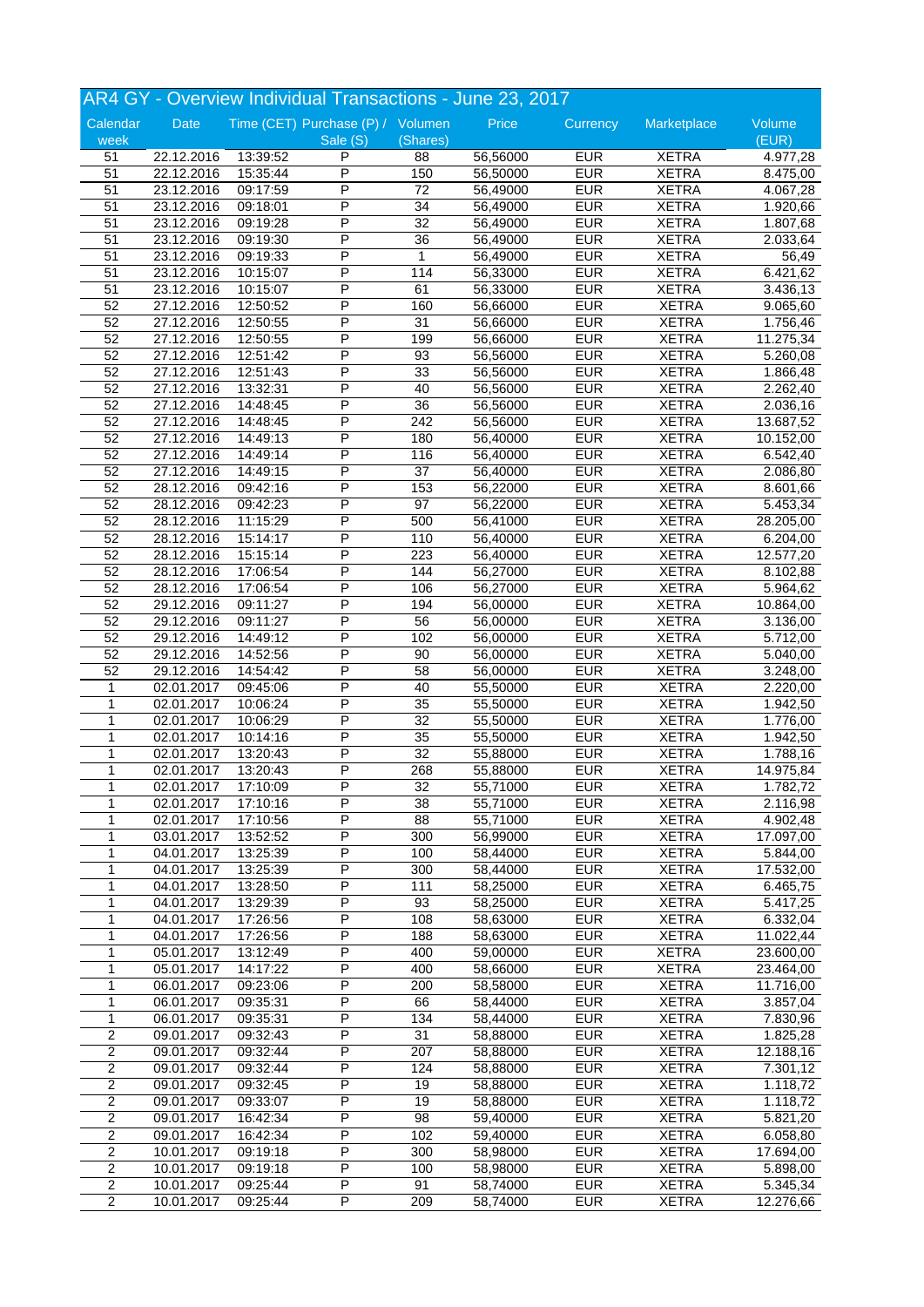|                         |                          |                      | AR4 GY - Overview Individual Transactions - June 23, 2017 |                          |                      |                          |              |            |
|-------------------------|--------------------------|----------------------|-----------------------------------------------------------|--------------------------|----------------------|--------------------------|--------------|------------|
| Calendar                | <b>Date</b>              |                      | Time (CET) Purchase (P) / Volumen                         |                          | Price                | Currency                 | Marketplace  | Volume     |
| week                    |                          |                      | Sale (S)                                                  | (Shares)                 |                      |                          |              | (EUR)      |
| $\overline{2}$          | 10.01.2017               | 09:55:44             | P                                                         | 31                       | 58,33000             | <b>EUR</b>               | <b>XETRA</b> | 1.808,23   |
| $\overline{2}$          | 10.01.2017               | 09:56:34             | P                                                         | 31                       | 58,33000             | <b>EUR</b>               | <b>XETRA</b> | 1.808,23   |
| $\overline{c}$          | 10.01.2017               | 09:56:34             | P                                                         | 138                      | 58,33000             | <b>EUR</b>               | <b>XETRA</b> | 8.049,54   |
| $\overline{c}$          | 11.01.2017               | 09:02:04             | P                                                         | 148                      | 58,88000             | <b>EUR</b>               | <b>XETRA</b> | 8.714,24   |
| 2                       | 11.01.2017               | 09:02:04             | P                                                         | 39                       | 58,88000             | <b>EUR</b>               | <b>XETRA</b> | 2.296,32   |
| $\overline{c}$          | 11.01.2017               | 09:02:10             | P                                                         | 34                       | 58,88000             | <b>EUR</b>               | <b>XETRA</b> | 2.001,92   |
| $\overline{c}$          | 11.01.2017               | 09:02:17             | P                                                         | $\overline{29}$          | 58,88000             | <b>EUR</b>               | <b>XETRA</b> | 1.707,52   |
| $\overline{c}$          | 11.01.2017               | 09:04:22             | P                                                         | 32                       | 58,66000             | <b>EUR</b>               | <b>XETRA</b> | 1.877,12   |
| 2                       | 11.01.2017               | 09:04:22             | P                                                         | 218                      | 58,66000             | <b>EUR</b>               | <b>XETRA</b> | 12.787,88  |
| $\sqrt{2}$              | 11.01.2017               | 11:34:07             | Ρ                                                         | 36                       | 58,70000             | <b>EUR</b>               | <b>XETRA</b> | 2.113,20   |
| $\overline{2}$          | 11.01.2017               | 11:34:50             | $\overline{\mathsf{P}}$                                   | 35                       | 58,70000             | <b>EUR</b>               | <b>XETRA</b> | 2.054,50   |
| $\overline{c}$          | 11.01.2017               | 11:34:53             | P                                                         | 129                      | 58,70000             | <b>EUR</b>               | <b>XETRA</b> | 7.572,30   |
| 2                       | 11.01.2017               | 11:49:42             | P                                                         | 200                      | 58,50000             | <b>EUR</b>               | <b>XETRA</b> | 11.700,00  |
| 2                       | 12.01.2017               | 09:12:44             | P                                                         | 30                       | 58,35000             | <b>EUR</b>               | <b>XETRA</b> | 1.750,50   |
| $\overline{2}$          | 12.01.2017               | 09:12:44             | P                                                         | 270                      | 58,35000             | <b>EUR</b>               | <b>XETRA</b> | 15.754,50  |
| $\overline{c}$          | 12.01.2017               | 09:43:25             | P                                                         | 74                       | 58,05000             | <b>EUR</b>               | <b>XETRA</b> | 4.295,70   |
| $\overline{c}$          | 12.01.2017               | 09:44:03             | P                                                         | 32                       | 58,05000             | <b>EUR</b>               | <b>XETRA</b> | 1.857,60   |
| $\overline{c}$          | 12.01.2017               | 09:44:04             | P                                                         | 194                      | 58,05000             | <b>EUR</b>               | <b>XETRA</b> | 11.261,70  |
| $\overline{c}$          | 13.01.2017               |                      |                                                           | $\overline{a}$           |                      |                          |              |            |
| 3                       | 16.01.2017               | 10:19:21             | P                                                         | 284                      | 57,88000             | <b>EUR</b>               | <b>XETRA</b> | 16.437,92  |
| 3                       | 16.01.2017               | 10:19:21             | P                                                         | 16                       | 57,88000             | <b>EUR</b>               | <b>XETRA</b> | 926,08     |
| 3                       | 16.01.2017               | 11:35:30             | P                                                         | 300                      | 57,86000             | <b>EUR</b>               | <b>XETRA</b> | 17.358,00  |
| 3                       | 16.01.2017               | 16:48:27             | P                                                         | 113                      | 57,99000             | <b>EUR</b>               | <b>XETRA</b> | 6.552,87   |
| 3                       | 16.01.2017               | 16:48:27             | Ρ                                                         | 187                      | 57,99000             | <b>EUR</b>               | <b>XETRA</b> | 10.844,13  |
| $\overline{3}$          | 17.01.2017               | 09:17:06             | P                                                         | 63                       | 57,74000             | <b>EUR</b>               | <b>XETRA</b> | 3.637,62   |
| 3                       | 17.01.2017               | 09:17:11             | P                                                         | 97                       | 57,74000             | <b>EUR</b>               | <b>XETRA</b> | 5.600,78   |
| 3                       | 17.01.2017               | 09:20:22             | P                                                         | 90                       | 57,74000             | <b>EUR</b>               | <b>XETRA</b> | 5.196,60   |
| 3                       |                          |                      | P                                                         | 250                      |                      | <b>EUR</b>               | <b>XETRA</b> | 14.412,50  |
| $\overline{3}$          | 17.01.2017<br>17.01.2017 | 11:05:25<br>11:41:06 | P                                                         | 250                      | 57,65000<br>57,50000 | <b>EUR</b>               | <b>XETRA</b> | 14.375,00  |
| 3                       | 17.01.2017               | 17:05:17             | P                                                         | 250                      |                      | <b>EUR</b>               | <b>XETRA</b> |            |
| 3                       | 18.01.2017               | 15:33:38             | P                                                         | 200                      | 57,24000<br>57,57000 | <b>EUR</b>               | <b>XETRA</b> | 14.310,00  |
|                         |                          |                      |                                                           |                          |                      |                          |              | 11.514,00  |
| 3<br>3                  | 18.01.2017               | 16:54:19             | P                                                         | 200                      | 57,38000             | <b>EUR</b><br><b>EUR</b> | <b>XETRA</b> | 11.476,00  |
|                         | 18.01.2017               | 17:20:06             | Ρ                                                         | 15                       | 57,23000             |                          | <b>XETRA</b> | 858,45     |
| 3                       | 18.01.2017               | 17:25:14             | P<br>P                                                    | 185                      | 57,23000             | <b>EUR</b>               | <b>XETRA</b> | 10.587, 55 |
| $\overline{3}$          | 19.01.2017               | 10:18:16             |                                                           | 121                      | 56,88000             | <b>EUR</b>               | <b>XETRA</b> | 6.882,48   |
| 3                       | 19.01.2017               | 10:18:16             | P                                                         | 4                        | 56,88000             | <b>EUR</b>               | <b>XETRA</b> | 227,52     |
| 3                       | 19.01.2017               | 16:51:44             | P                                                         | 33                       | 56,77000             | <b>EUR</b>               | <b>XETRA</b> | 1.873,41   |
| 3                       | 19.01.2017               | 16:54:19             | P                                                         | 32                       | 56,77000             | <b>EUR</b>               | <b>XETRA</b> | 1.816,64   |
| 3                       | 19.01.2017               | 16:55:04             | $\overline{P}$                                            | 60                       | 56,77000             | <b>EUR</b>               | <b>XETRA</b> | 3.406,20   |
| 3                       | 20.01.2017               | 12:30:12             | P                                                         | 250                      | 57,50000             | <b>EUR</b>               | <b>XETRA</b> | 14.375,00  |
| 4                       | 23.01.2017               |                      |                                                           | $\overline{\phantom{a}}$ |                      |                          |              |            |
| 4                       | 24.01.2017               | 11:59:29             | Ρ                                                         | 182                      | 57,74000             | <b>EUR</b>               | <b>XETRA</b> | 10.508,68  |
| 4                       | 24.01.2017               | 11:59:29             | P                                                         | 118                      | 57,74000             | <b>EUR</b>               | <b>XETRA</b> | 6.813,32   |
| 4                       | 25.01.2017               | 11:41:47             | P                                                         | 400                      | 58,15000             | <b>EUR</b>               | <b>XETRA</b> | 23.260,00  |
| 4                       | 25.01.2017               | 11:41:52             | P                                                         | 90                       | 58,15000             | <b>EUR</b>               | <b>XETRA</b> | 5.233,50   |
| 4                       | 25.01.2017               | 11:41:55             | Ρ                                                         | 10                       | 58,15000             | <b>EUR</b>               | <b>XETRA</b> | 581,50     |
| 4                       | 25.01.2017               | 12:15:06             | Ρ                                                         | 200                      | 58,12000             | <b>EUR</b>               | <b>XETRA</b> | 11.624,00  |
| 4                       | 25.01.2017               | 12:15:06             | P                                                         | 300                      | 58,12000             | <b>EUR</b>               | <b>XETRA</b> | 17.436,00  |
| 4                       | 25.01.2017               | 12:43:29             | Ρ                                                         | 250                      | 58,00000             | <b>EUR</b>               | <b>XETRA</b> | 14.500,00  |
| 4                       | 25.01.2017               | 14:46:26             | Ρ                                                         | 250                      | 57,88000             | <b>EUR</b>               | <b>XETRA</b> | 14.470,00  |
| 4                       | 25.01.2017               | 17:04:02             | Ρ                                                         | 72                       | 57,77000             | <b>EUR</b>               | <b>XETRA</b> | 4.159,44   |
| 4                       | 25.01.2017               | 17:04:09             | P                                                         | 128                      | 57,77000             | <b>EUR</b>               | <b>XETRA</b> | 7.394,56   |
| $\overline{4}$          | 26.01.2017               | 09:38:11             | P                                                         | 160                      | 58,03000             | <b>EUR</b>               | <b>XETRA</b> | 9.284,80   |
| 4                       | 26.01.2017               | 09:38:50             | P                                                         | 40                       | 58,03000             | <b>EUR</b>               | <b>XETRA</b> | 2.321,20   |
| 4                       | 26.01.2017               | 17:03:30             | Ρ                                                         | 200                      | 58,28000             | <b>EUR</b>               | <b>XETRA</b> | 11.656,00  |
| 4                       | 27.01.2017               | 12:45:47             | P                                                         | 362                      | 58,15000             | <b>EUR</b>               | <b>XETRA</b> | 21.050,30  |
| 4                       | 27.01.2017               | 13:13:24             | P                                                         | 1                        | 58,15000             | <b>EUR</b>               | <b>XETRA</b> | 58,15      |
| 4                       | 27.01.2017               | 13:13:31             | Ρ                                                         | 36                       | 58,15000             | <b>EUR</b>               | <b>XETRA</b> | 2.093,40   |
| 4                       | 27.01.2017               | 13:24:14             | P                                                         | 48                       | 58,15000             | <b>EUR</b>               | <b>XETRA</b> | 2.791,20   |
| 4                       | 27.01.2017               | 13:24:16             | Ρ                                                         | 30                       | 58,15000             | <b>EUR</b>               | <b>XETRA</b> | 1.744,50   |
| 4                       | 27.01.2017               | 13:27:51             | P                                                         | 110                      | 58,15000             | <b>EUR</b>               | <b>XETRA</b> | 6.396,50   |
| $\overline{\mathbf{4}}$ | 27.01.2017               | 13:27:51             | P                                                         | 13                       | 58,15000             | <b>EUR</b>               | <b>XETRA</b> | 755,95     |
| $\overline{5}$          | 30.10.2017               | 16:03:35             | Ρ                                                         | 300                      | 58,62000             | <b>EUR</b>               | <b>XETRA</b> | 17.586,00  |
| $\overline{5}$          | 30.10.2017               | 17:15:18             | P                                                         | 85                       | 58,50000             | <b>EUR</b>               | <b>XETRA</b> | 4.972,50   |
|                         |                          |                      |                                                           |                          |                      |                          |              |            |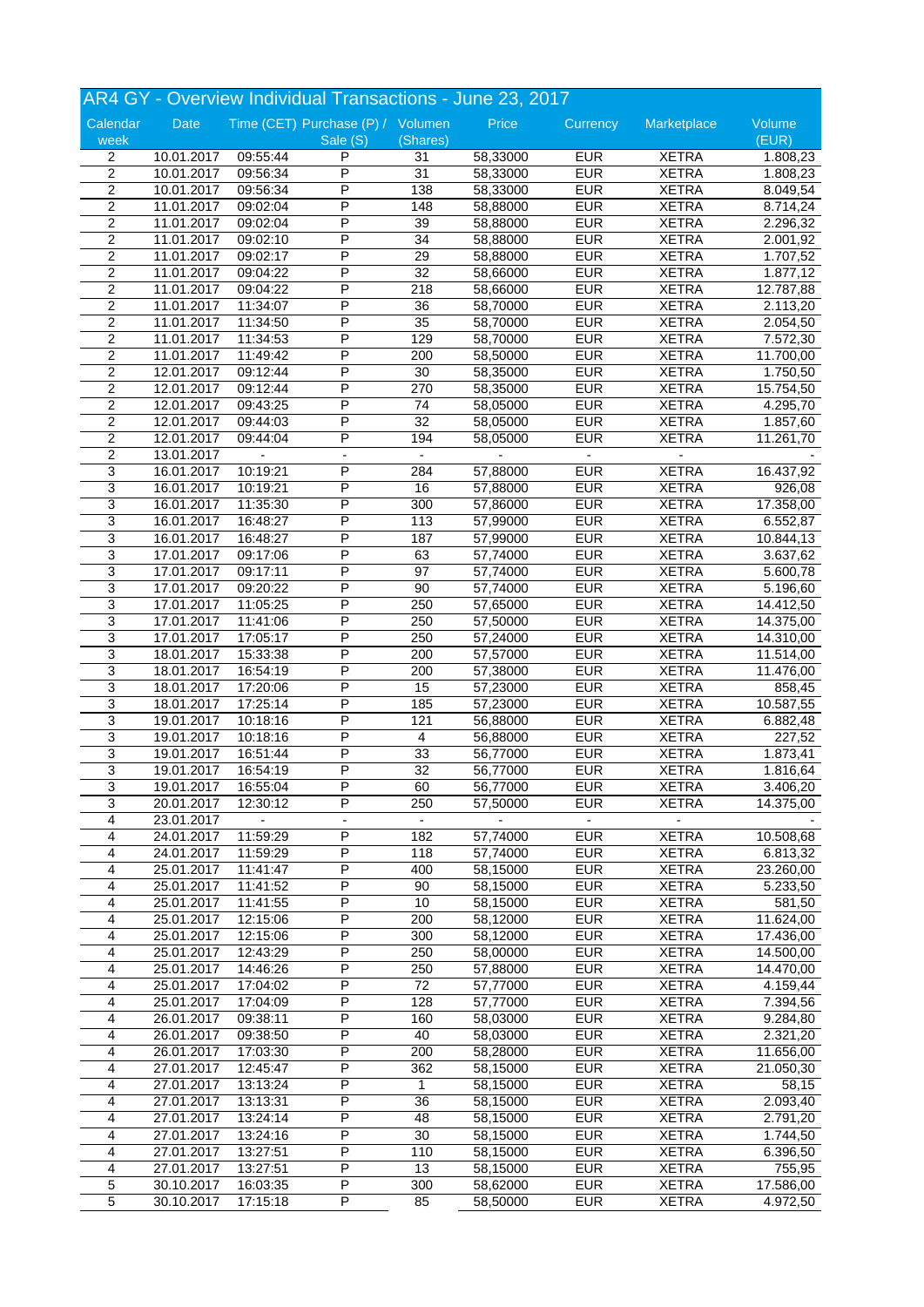|                |            |          |                                   |                 | AR4 GY - Overview Individual Transactions - June 23, 2017 |               |                          |           |
|----------------|------------|----------|-----------------------------------|-----------------|-----------------------------------------------------------|---------------|--------------------------|-----------|
| Calendar       | Date       |          | Time (CET) Purchase (P) / Volumen |                 | Price                                                     | Currency      | Marketplace              | Volume    |
| week           |            |          | Sale (S)                          | (Shares)        |                                                           |               |                          | (EUR)     |
| 5              | 30.10.2017 | 17:29:18 | P                                 | 19              | 58,50000                                                  | <b>EUR</b>    | <b>XETRA</b>             | 1.111,50  |
| $\overline{5}$ | 30.10.2017 | 17:29:22 | P                                 | 37              | 58,50000                                                  | <b>EUR</b>    | <b>XETRA</b>             | 2.164,50  |
| 5              | 30.10.2017 | 17:29:34 | P                                 | 5               | 58,50000                                                  | <b>EUR</b>    | <b>XETRA</b>             | 292,50    |
| 5              | 30.10.2017 | 17:29:39 | P                                 | $\overline{c}$  | 58,50000                                                  | <b>EUR</b>    | <b>XETRA</b>             | 117,00    |
| 5              | 30.10.2017 | 17:29:42 | P                                 | 53              | 58,50000                                                  | <b>EUR</b>    | <b>XETRA</b>             | 3.100,50  |
| 5              | 30.10.2017 | 17:29:44 | Ρ                                 | $\overline{37}$ | 58,50000                                                  | <b>EUR</b>    | <b>XETRA</b>             | 2.164,50  |
| $\overline{5}$ | 30.10.2017 | 17:29:54 | P                                 | 14              | 58,50000                                                  | <b>EUR</b>    | <b>XETRA</b>             | 819,00    |
| 5              | 30.10.2017 | 17:29:54 | P                                 | 48              | 58,50000                                                  | <b>EUR</b>    | <b>XETRA</b>             | 2.808,00  |
| 5              | 31.01.2017 | 10:17:00 | P                                 | 200             | 58,54000                                                  | <b>EUR</b>    | <b>XETRA</b>             | 11.708,00 |
|                |            |          | P                                 |                 |                                                           | <b>EUR</b>    |                          |           |
| 5              | 31.01.2017 | 10:17:04 |                                   | 200             | 58,44000                                                  |               | <b>XETRA</b>             | 11.688,00 |
| $\overline{5}$ | 31.01.2017 | 17:36:18 | P                                 | 200             | 58,35000                                                  | <b>EUR</b>    | <b>XETRA</b>             | 11.670,00 |
| 5              | 01.02.2017 | 09:55:18 | P                                 | 99              | 58,44000                                                  | <b>EUR</b>    | <b>XETRA</b>             | 5.785,56  |
| 5              | 01.02.2017 | 10:26:30 | P                                 | 9               | 58,44000                                                  | <b>EUR</b>    | <b>XETRA</b>             | 525,96    |
| 5              | 01.02.2017 | 10:31:05 | P                                 | 92              | 58,44000                                                  | <b>EUR</b>    | <b>XETRA</b>             | 5.376,48  |
| $\overline{5}$ | 01.02.2017 | 17:23:59 | P                                 | 400             | 58,87000                                                  | <b>EUR</b>    | <b>XETRA</b>             | 23.548,00 |
| $\overline{5}$ | 02.02.2017 | 12:35:52 | P                                 | 300             | 59,70000                                                  | <b>EUR</b>    | <b>XETRA</b>             | 17.910,00 |
| 5              | 02.02.2017 | 14:16:53 | P                                 | $\overline{36}$ | 59,55000                                                  | <b>EUR</b>    | <b>XETRA</b>             | 2.143,80  |
| 5              | 02.02.2017 | 14:16:53 | P                                 | 7               | 59,55000                                                  | <b>EUR</b>    | <b>XETRA</b>             | 416,85    |
| 5              | 02.02.2017 | 14:18:18 | P                                 | 257             | 59,55000                                                  | <b>EUR</b>    | <b>XETRA</b>             | 15.304,35 |
| 5              | 02.02.2017 | 15:37:20 | P                                 | 200             | 59,00000                                                  | <b>EUR</b>    | <b>XETRA</b>             | 11.800,00 |
| $\overline{5}$ | 03.02.2017 | 09:06:23 | P                                 | 86              | 58,58000                                                  | <b>EUR</b>    | <b>XETRA</b>             | 5.037,88  |
| 5              | 03.02.2017 | 09:06:23 | P                                 | 114             | 58,58000                                                  | <b>EUR</b>    | <b>XETRA</b>             | 6.678,12  |
| 5              | 03.02.2017 | 12:03:08 | P                                 | 31              | 58,70000                                                  | <b>EUR</b>    | <b>XETRA</b>             | 1.819,70  |
| 5              | 03.02.2017 | 13:38:16 | P                                 | 34              | 59,00000                                                  | <b>EUR</b>    | <b>XETRA</b>             | 2.006,00  |
| $\overline{5}$ | 03.02.2017 | 13:38:55 | P                                 | 36              | 59,00000                                                  | <b>EUR</b>    | <b>XETRA</b>             | 2.124,00  |
| 5              | 03.02.2017 | 13:40:21 | P                                 | 30              | 59,00000                                                  | <b>EUR</b>    | <b>XETRA</b>             | 1.770,00  |
| 5              | 03.02.2017 | 13:41:25 | P                                 | 31              | 59,00000                                                  | <b>EUR</b>    | <b>XETRA</b>             | 1.829,00  |
|                |            |          |                                   |                 |                                                           |               |                          |           |
| 5              | 03.02.2017 | 13:42:33 | P                                 | 38              | 59,00000                                                  | <b>EUR</b>    | <b>XETRA</b>             | 2.242,00  |
| 6              | 06.02.2017 | 09:51:29 | P                                 | 172             | 58,72000                                                  | <b>EUR</b>    | <b>XETRA</b>             | 10.099,84 |
| 6              | 06.02.2017 | 09:51:29 | P                                 | 28              | 58,72000                                                  | <b>EUR</b>    | <b>XETRA</b>             | 1.644,16  |
| 6              | 06.02.2017 | 15:35:58 | P                                 | 30              | 58,70000                                                  | <b>EUR</b>    | <b>XETRA</b>             | 1.761,00  |
| 6              | 06.02.2017 | 15:35:58 | P                                 | 40              | 58,70000                                                  | <b>EUR</b>    | <b>XETRA</b>             | 2.348,00  |
| 6              | 06.02.2017 | 15:35:59 | P                                 | 57              | 58,70000                                                  | <b>EUR</b>    | <b>XETRA</b>             | 3.345,90  |
| 6              | 06.02.2017 | 15:35:59 | P                                 | 73              | 58,70000                                                  | <b>EUR</b>    | <b>XETRA</b>             | 4.285,10  |
| 6              | 07.02.2017 | 12:56:03 | P                                 | 166             | 59,00000                                                  | <b>EUR</b>    | <b>XETRA</b>             | 9.794,00  |
| 6              | 07.02.2017 | 12:56:13 | P                                 | 34              | 59,00000                                                  | <b>EUR</b>    | <b>XETRA</b>             | 2.006,00  |
| 6              | 07.02.2017 | 13:17:19 | P                                 | 6               | 58,85000                                                  | <b>EUR</b>    | <b>XETRA</b>             | 353,10    |
| 6              | 07.02.2017 | 13:27:01 | P                                 | 294             | 58,85000                                                  | <b>EUR</b>    | <b>XETRA</b>             | 17.301,90 |
| $\overline{6}$ | 08.02.2017 | 10:33:59 | P                                 | 21              | 59,00000                                                  | <b>EUR</b>    | <b>XETRA</b>             | 1.239,00  |
| 6              | 08.02.2017 | 10:36:33 | P                                 | 79              | 59,00000                                                  | <b>EUR</b>    | <b>XETRA</b>             | 4.661,00  |
| 6              | 08.02.2017 | 14:53:44 | P                                 | 47              | 58,93000                                                  | <b>EUR</b>    | <b>XETRA</b>             | 2.769,71  |
| 6              | 08.02.2017 | 15:02:20 | Ρ                                 | 53              | 58,93000                                                  | <b>EUR</b>    | <b>XETRA</b>             | 3.123,29  |
| $\,6\,$        | 08.02.2017 | 16:30:24 | P                                 | 100             | 58,97000                                                  | <b>EUR</b>    | <b>XETRA</b>             | 5.897,00  |
| 6              |            |          | Ρ                                 | 100             | 58,95000                                                  | <b>EUR</b>    | <b>XETRA</b>             |           |
|                | 08.02.2017 | 17:13:45 |                                   |                 |                                                           |               |                          | 5.895,00  |
| 6              | 09.02.2017 | 09:08:10 | P                                 | 211             | 58,88000                                                  | <b>EUR</b>    | <b>XETRA</b>             | 12.423,68 |
| 6              | 09.02.2017 | 09:10:33 | Ρ                                 | 189             | 58,88000                                                  | <b>EUR</b>    | <b>XETRA</b>             | 11.128,32 |
| $\,6\,$        | 09.02.2017 | 12:34:08 | Ρ                                 | 177             | 58,58000                                                  | <b>EUR</b>    | <b>XETRA</b>             | 10.368,66 |
| 6              | 09.02.2017 | 12:52:58 | P                                 | 200             | 58,58000                                                  | <b>EUR</b>    | <b>XETRA</b>             | 11.716,00 |
| 6              | 09.02.2017 | 12:52:58 | Ρ                                 | 123             | 58,58000                                                  | <b>EUR</b>    | <b>XETRA</b>             | 7.205,34  |
| 6              | 09.02.2017 | 16:30:24 | P                                 | 109             | 58,86000                                                  | <b>EUR</b>    | <b>XETRA</b>             | 6.415,74  |
| 6              | 09.02.2017 | 16:30:24 | Ρ                                 | 91              | 58,86000                                                  | <b>EUR</b>    | <b>XETRA</b>             | 5.356,26  |
| 6              | 10.02.2017 | 10:03:08 | P                                 | 79              | 59,00000                                                  | <b>EUR</b>    | <b>XETRA</b>             | 4.661,00  |
| 6              | 10.02.2017 | 10:05:44 | P                                 | 521             | 59,00000                                                  | <b>EUR</b>    | <b>XETRA</b>             | 30.739,00 |
| $\overline{7}$ | 13.02.2017 |          | $\frac{1}{2}$                     | $\blacksquare$  |                                                           | $\frac{1}{2}$ | $\overline{\phantom{a}}$ |           |
| 7              | 14.02.2017 | 09:13:57 | Ρ                                 | 300             | 61,00000                                                  | <b>EUR</b>    | <b>XETRA</b>             | 18.300,00 |
| 7              | 14.02.2017 | 10:30:32 | Ρ                                 | 300             | 61,10000                                                  | <b>EUR</b>    | <b>XETRA</b>             | 18.330,00 |
| $\overline{7}$ | 15.02.2017 | 10:31:16 | P                                 | 250             | 63,25000                                                  | <b>EUR</b>    | <b>XETRA</b>             | 15.812,50 |
| $\overline{7}$ |            |          | Ρ                                 | 250             | 63,45000                                                  | <b>EUR</b>    | <b>XETRA</b>             |           |
|                | 15.02.2017 | 14:10:26 | P                                 |                 |                                                           |               |                          | 15.862,50 |
| $\overline{7}$ | 15.02.2017 | 16:25:50 |                                   | 250             | 63,40000                                                  | <b>EUR</b>    | <b>XETRA</b>             | 15.850,00 |
| 7              | 16.02.2016 | 09:13:36 | P                                 | 28              | 63,45000                                                  | <b>EUR</b>    | <b>XETRA</b>             | 1.776,60  |
| $\overline{7}$ | 16.02.2016 | 09:13:36 | P                                 | 122             | 63,45000                                                  | <b>EUR</b>    | <b>XETRA</b>             | 7.740,90  |
| $\overline{7}$ | 16.02.2016 | 09:19:17 | P                                 | 95              | 63,20000                                                  | <b>EUR</b>    | <b>XETRA</b>             | 6.004,00  |
| $\overline{7}$ | 16.02.2016 | 09:19:17 | Ρ                                 | 105             | 63,20000                                                  | <b>EUR</b>    | <b>XETRA</b>             | 6.636,00  |
| $\overline{7}$ | 16.02.2016 | 14:45:25 | P                                 | 525             | 63,03000                                                  | <b>EUR</b>    | <b>XETRA</b>             | 33.090,75 |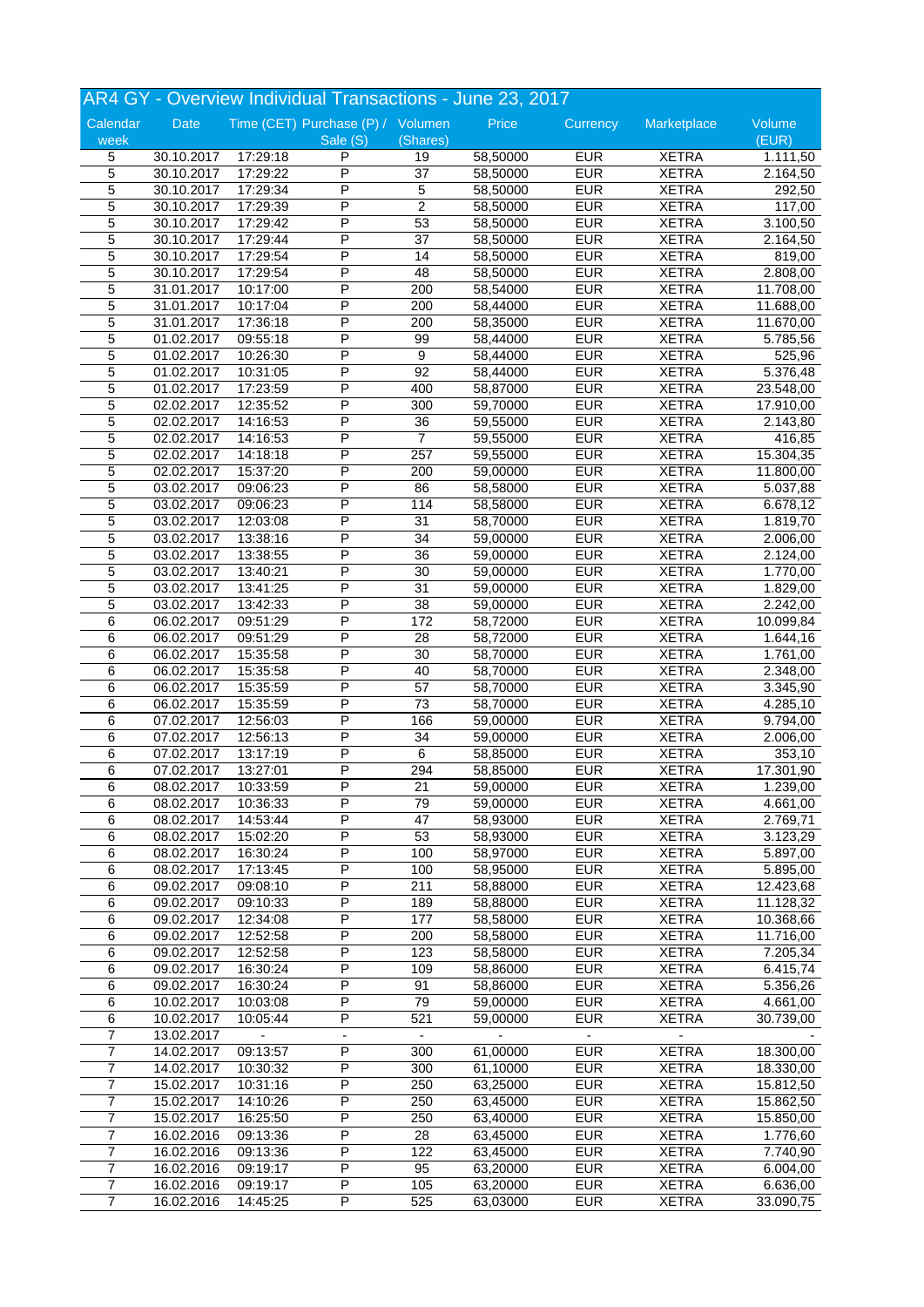|                  |                          |          | AR4 GY - Overview Individual Transactions - June 23, 2017 |                 |          |            |              |                 |
|------------------|--------------------------|----------|-----------------------------------------------------------|-----------------|----------|------------|--------------|-----------------|
| Calendar<br>week | Date                     |          | Time (CET) Purchase (P) / Volumen<br>Sale (S)             | (Shares)        | Price    | Currency   | Marketplace  | Volume<br>(EUR) |
| 7                | 16.02.2016               | 14:45:25 | P                                                         | 75              | 63,03000 | <b>EUR</b> | <b>XETRA</b> | 4.727,25        |
| $\overline{7}$   | 16.02.2016               | 17:14:17 | $\overline{\mathsf{P}}$                                   | 100             | 63,05000 | <b>EUR</b> | <b>XETRA</b> | 6.305,00        |
| $\overline{7}$   | 17.02.2017               | 09:30:23 | P                                                         | 300             | 63,10000 | <b>EUR</b> | <b>XETRA</b> | 18.930,00       |
| $\overline{7}$   | 17.02.2017               | 15:09:24 | P                                                         | 100             | 63,00000 | <b>EUR</b> | <b>XETRA</b> | 6.300,00        |
| $\overline{7}$   | 17.02.2017               | 15:09:44 | P                                                         | 200             | 63,00000 | <b>EUR</b> | <b>XETRA</b> | 12.600,00       |
| 8                | 20.02.2017               | 09:41:19 | P                                                         | 150             | 63,50000 | <b>EUR</b> | <b>XETRA</b> | 9.525,00        |
| 8                | 20.02.2017               | 15:43:16 | P                                                         | 300             | 63,50000 | <b>EUR</b> | <b>XETRA</b> | 19.050,00       |
| 8                | 20.02.2017               | 16:41:23 | P                                                         | 150             | 63,43000 | <b>EUR</b> | <b>XETRA</b> | 9.514,50        |
| 8                | 20.02.2017               | 16:51:50 | P                                                         | 150             | 63,35000 | <b>EUR</b> | <b>XETRA</b> | 9.502,50        |
| 8                | 21.02.2017               | 09:09:26 | P                                                         | 150             | 63,25000 | <b>EUR</b> | <b>XETRA</b> | 9.487,50        |
| 8                | 21.02.2017               | 11:20:15 | P                                                         | 300             | 63,11000 | <b>EUR</b> | <b>XETRA</b> | 18.933,00       |
| 8                | 22.02.2017               | 09:20:07 | P                                                         | 500             | 63,09000 | <b>EUR</b> | <b>XETRA</b> | 31.545,00       |
| 8                | 22.02.2017               | 10:16:37 | P                                                         | 150             | 62,91000 | <b>EUR</b> | <b>XETRA</b> | 9.436,50        |
| 8                | 22.02.2017               | 13:37:35 | P                                                         | 150             | 63,18000 | <b>EUR</b> | <b>XETRA</b> | 9.477,00        |
| $\overline{8}$   | 23.02.2016               | 09:19:57 | P                                                         | $\mathbf{1}$    | 63,25000 | <b>EUR</b> | <b>XETRA</b> | 63,25           |
| 8                | 23.02.2016               | 09:28:32 | P                                                         | 199             | 63,25000 | <b>EUR</b> | <b>XETRA</b> | 12.586,75       |
| 8                | 23.02.2016               | 15:28:13 | P                                                         | 100             | 62,88000 | <b>EUR</b> | <b>XETRA</b> | 6.288,00        |
| 8                | 23.02.2016               | 15:28:13 | P                                                         | 61              | 62,88000 | <b>EUR</b> | <b>XETRA</b> | 3.835,68        |
| 8                | 23.02.2016               | 15:28:13 | Ρ                                                         | 139             | 62,88000 | <b>EUR</b> | <b>XETRA</b> | 8.740,32        |
| 8                | 24.02.2017               | 09:33:56 | P                                                         | 117             | 63,00000 | <b>EUR</b> | <b>XETRA</b> | 7.371,00        |
| 8                | 24.02.2017               | 09:58:01 | P                                                         | 103             | 63,00000 | <b>EUR</b> | <b>XETRA</b> | 6.489,00        |
| 8                |                          | 09:58:01 | P                                                         | 30              | 63,00000 | <b>EUR</b> | <b>XETRA</b> | 1.890,00        |
| 8                | 24.02.2017<br>24.02.2017 | 11:32:29 | P                                                         | 250             | 62,75000 | <b>EUR</b> | <b>XETRA</b> | 15.687,50       |
| $\boldsymbol{9}$ | 27.02.2017               | 12:58:27 | P                                                         | 177             | 62,31000 | <b>EUR</b> | <b>XETRA</b> | 11.028,87       |
| 9                |                          |          | P                                                         | 23              | 62,31000 | <b>EUR</b> | <b>XETRA</b> |                 |
|                  | 27.02.2017               | 12:58:27 | P                                                         |                 |          | <b>EUR</b> |              | 1.433,13        |
| 9                | 27.02.2017               | 15:33:15 | P                                                         | 200             | 62,19000 |            | <b>XETRA</b> | 12.438,00       |
| 9                | 27.02.2017               | 15:34:21 |                                                           | 28              | 62,12000 | <b>EUR</b> | <b>XETRA</b> | 1.739,36        |
| 9                | 27.02.2017               | 15:34:21 | P                                                         | $\overline{7}$  | 62,12000 | <b>EUR</b> | <b>XETRA</b> | 434,84          |
| 9                | 27.02.2017               | 15:34:52 | P                                                         | 87              | 62,12000 | <b>EUR</b> | <b>XETRA</b> | 5.404,44        |
| 9                | 27.02.2017               | 15:34:52 | P                                                         | 78              | 62,12000 | <b>EUR</b> | <b>XETRA</b> | 4.845,36        |
| 9                | 27.02.2017               | 15:36:13 | P                                                         | 51              | 62,07000 | <b>EUR</b> | <b>XETRA</b> | 3.165,57        |
| 9                | 27.02.2017               | 15:36:19 | P                                                         | 53              | 62,07000 | <b>EUR</b> | <b>XETRA</b> | 3.289,71        |
| $\boldsymbol{9}$ | 27.02.2017               | 15:36:20 | Ρ                                                         | 96              | 62,07000 | <b>EUR</b> | <b>XETRA</b> | 5.958,72        |
| 9                | 28.02.2017               | 09:14:18 | P                                                         | 188             | 62,05000 | <b>EUR</b> | <b>XETRA</b> | 11.665,40       |
| 9                | 28.02.2017               | 09:14:18 | P                                                         | 12              | 62,05000 | <b>EUR</b> | <b>XETRA</b> | 744,60          |
| 9                | 28.02.2017               | 09:14:18 | P                                                         | 121             | 61,99000 | <b>EUR</b> | <b>XETRA</b> | 7.500,79        |
| 9                | 28.02.2017               | 09:14:56 | P                                                         | 79              | 61,99000 | <b>EUR</b> | <b>XETRA</b> | 4.897,21        |
| 9                | 28.02.2017               | 09:45:32 | P                                                         | 200             | 61,82000 | <b>EUR</b> | <b>XETRA</b> | 12.364,00       |
| $\overline{9}$   | 01.03.2017               | 17:14:53 | P                                                         | 131             | 63,00000 | <b>EUR</b> | <b>XETRA</b> | 8.253,00        |
| 9                | 01.03.2017               | 17:15:04 | P                                                         | 69              | 63,00000 | <b>EUR</b> | <b>XETRA</b> | 4.347,00        |
| 9                | 01.03.2017               | 17:36:10 | Ρ                                                         | 200             | 62,90000 | <b>EUR</b> | <b>XETRA</b> | 12.580,00       |
| 9                | 02.03.2017               | 15:05:09 | Ρ                                                         | 100             | 63,30000 | <b>EUR</b> | <b>XETRA</b> | 6.330,00        |
| $\overline{9}$   | 02.03.2017               | 17:11:09 | $\overline{\mathsf{P}}$                                   | 73              | 63,70000 | <b>EUR</b> | <b>XETRA</b> | 4.650,10        |
| $\overline{9}$   | 03.03.2017               | 09:06:02 | P                                                         | $\overline{27}$ | 64,00000 | <b>EUR</b> | <b>XETRA</b> | 1.728,00        |
| 9                | 03.03.2017               | 10:51:29 | P                                                         | 200             | 63,40000 | <b>EUR</b> | <b>XETRA</b> | 12.680,00       |
| 9                | 03.03.2017               | 15:15:43 | Ρ                                                         | 91              | 63,39000 | <b>EUR</b> | <b>XETRA</b> | 5.768,49        |
| $\boldsymbol{9}$ | 03.03.2017               | 15:15:43 | Ρ                                                         | 109             | 63,39000 | <b>EUR</b> | <b>XETRA</b> | 6.909,51        |
| 9                | 03.03.2017               | 16:35:36 | P                                                         | 20              | 63,15000 | <b>EUR</b> | <b>XETRA</b> | 1.263,00        |
| 9                | 03.03.2017               | 17:10:04 | Ρ                                                         | 21              | 63,45000 | <b>EUR</b> | <b>XETRA</b> | 1.332,45        |
| 9                | 03.03.2017               | 17:10:13 | Ρ                                                         | 8               | 63,45000 | <b>EUR</b> | <b>XETRA</b> | 507,60          |
| $\boldsymbol{9}$ | 03.03.2017               | 17:10:51 | Ρ                                                         | 23              | 63,45000 | <b>EUR</b> | <b>XETRA</b> | 1.459,35        |
| $\overline{9}$   | 03.03.2017               | 17:11:15 | P                                                         | 15              | 63,45000 | <b>EUR</b> | <b>XETRA</b> | 951,75          |
| 9                | 03.03.2017               | 17:11:22 | P                                                         | 133             | 63,45000 | <b>EUR</b> | <b>XETRA</b> | 8.438,85        |
| 9                | 03.03.2017               | 17:25:09 | P                                                         | 87              | 63,51000 | <b>EUR</b> | <b>XETRA</b> | 5.525,37        |
| 9                | 03.03.2017               | 17:25:19 | Ρ                                                         | 12              | 63,51000 | <b>EUR</b> | <b>XETRA</b> | 762,12          |
| $\boldsymbol{9}$ | 03.03.2017               | 17:25:40 | Ρ                                                         | 23              | 63,51000 | <b>EUR</b> | <b>XETRA</b> | 1.460,73        |
| 9                | 03.03.2017               | 17:25:46 | P                                                         | 78              | 63,51000 | <b>EUR</b> | <b>XETRA</b> | 4.953,78        |
| 9                | 03.03.2017               | 17:36:10 | Ρ                                                         | 180             | 63,66000 | <b>EUR</b> | <b>XETRA</b> | 11.458,80       |
| 10               | 06.03.2017               | 10:22:54 | P                                                         | 14              | 64,05000 | <b>EUR</b> | <b>XETRA</b> | 896,70          |
| 10               | 06.03.2017               | 10:27:09 | Ρ                                                         | 286             | 64,05000 | <b>EUR</b> | <b>XETRA</b> | 18.318,30       |
| 10               |                          |          | P                                                         | 300             |          | <b>EUR</b> | <b>XETRA</b> |                 |
|                  | 07.03.2017               | 13:53:50 | P                                                         |                 | 65,41000 | <b>EUR</b> |              | 19.623,00       |
| 10               | 07.03.2017<br>07.03.2017 | 14:29:18 |                                                           | 47              | 65,38000 |            | <b>XETRA</b> | 3.072,86        |
| 10               |                          | 14:31:59 | P                                                         | 253             | 65,38000 | <b>EUR</b> | <b>XETRA</b> | 16.541,14       |
| 10               | 07.03.2017               | 16:40:50 | P                                                         | 96              | 65,28000 | <b>EUR</b> | <b>XETRA</b> | 6.266,88        |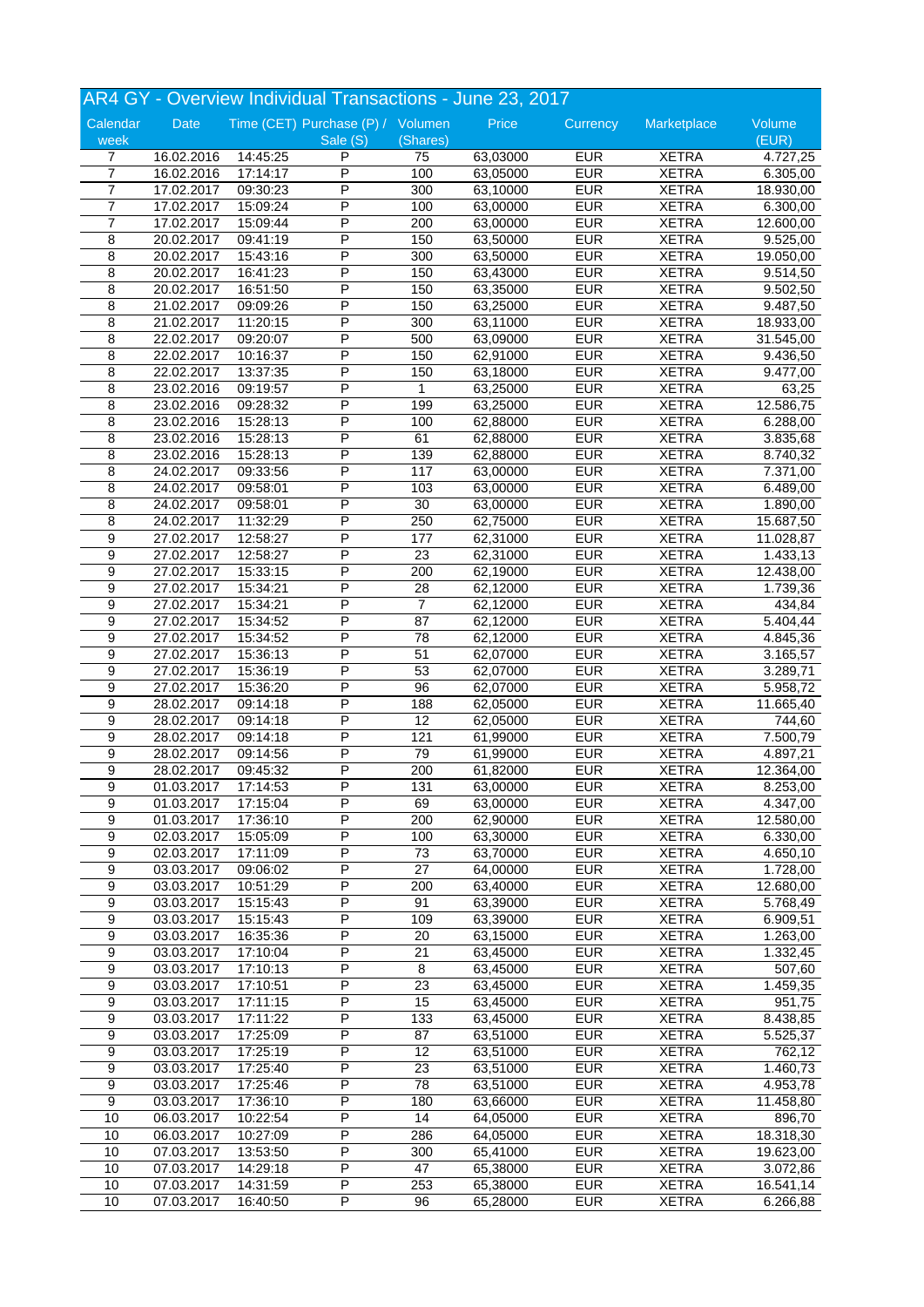|                 |             |          |                                   |          | AR4 GY - Overview Individual Transactions - June 23, 2017 |                          |                              |                      |
|-----------------|-------------|----------|-----------------------------------|----------|-----------------------------------------------------------|--------------------------|------------------------------|----------------------|
| Calendar        | <b>Date</b> |          | Time (CET) Purchase (P) / Volumen |          | Price                                                     | Currency                 | Marketplace                  | Volume               |
| week            |             |          | Sale (S)                          | (Shares) |                                                           |                          |                              | (EUR)                |
| 10              | 07.03.2017  | 16:40:50 | P                                 | 204      | 65,28000                                                  | <b>EUR</b>               | <b>XETRA</b>                 | 13.317,12            |
| 10              | 08.03.2017  | 12:28:55 | P                                 | 450      | 65,65000                                                  | <b>EUR</b>               | <b>XETRA</b>                 | 29.542,50            |
| 10              | 08.03.2017  | 12:29:37 | P                                 | 101      | 65,55000                                                  | <b>EUR</b>               | <b>XETRA</b>                 | 6.620,55             |
| 10              | 08.03.2017  | 12:29:37 | P                                 | 49       | 65,55000                                                  | <b>EUR</b>               | <b>XETRA</b>                 | 3.211,95             |
| 10              | 09.03.2017  | 12:48:57 | P                                 | 400      | 65,25000                                                  | <b>EUR</b>               | <b>XETRA</b>                 | 26.100,00            |
| 10              | 09.03.2017  | 12:48:57 | P                                 | 400      | 65,25000                                                  | <b>EUR</b>               | <b>XETRA</b>                 | 26.100,00            |
| 10              | 10.03.2017  | 09:03:46 | P                                 | 138      | 65,34000                                                  | <b>EUR</b>               | <b>XETRA</b>                 | 9.016,92             |
| 10              | 10.03.2017  | 10:35:01 | P                                 | 12       | 65,34000                                                  | <b>EUR</b>               | <b>XETRA</b>                 | 784,08               |
| 10              | 10.03.2017  | 15:09:03 | P                                 | 250      | 66,00000                                                  | <b>EUR</b>               | <b>XETRA</b>                 | 16.500,00            |
| $\overline{11}$ | 13.03.2017  | 15:12:56 | Ρ                                 | 150      | 66,55000                                                  | <b>EUR</b>               | <b>XETRA</b>                 | 9.982,50             |
| 11              | 13.03.2017  | 17:36:10 | P                                 | 150      | 66,50000                                                  | <b>EUR</b>               | <b>XETRA</b>                 | 9.975,00             |
| 11              | 14.03.2017  | 09:03:06 | P                                 | 300      | 66,22000                                                  | <b>EUR</b>               | <b>XETRA</b>                 | 19.866,00            |
| $\overline{11}$ | 14.03.2017  | 10:35:59 | P                                 | 52       | 66,66000                                                  | <b>EUR</b>               | <b>XETRA</b>                 | 3.466,32             |
| 11              | 14.03.2017  | 10:35:59 | P                                 | 98       | 66,66000                                                  | <b>EUR</b>               | <b>XETRA</b>                 | 6.532,68             |
| 11              | 14.03.2017  | 14:33:59 | P                                 | 220      | 66,35000                                                  | <b>EUR</b>               | <b>XETRA</b>                 | 14.597,00            |
| 11              |             | 14:37:02 | P                                 | 80       | 66,35000                                                  | <b>EUR</b>               | <b>XETRA</b>                 |                      |
| $\overline{11}$ | 14.03.2017  |          | P                                 | 150      | 66,35000                                                  | <b>EUR</b>               | <b>XETRA</b>                 | 5.308,00<br>9.952,50 |
|                 | 14.03.2017  | 15:06:28 |                                   |          |                                                           |                          |                              |                      |
| 11              | 15.03.2017  | 10:31:52 | P                                 | 150      | 66,55000                                                  | <b>EUR</b>               | <b>XETRA</b>                 | 9.982,50             |
| 11              | 15.03.2017  | 11:45:37 | Ρ                                 | 150      | 66,47000                                                  | <b>EUR</b>               | <b>XETRA</b>                 | 9.970,50             |
| 11              | 15.03.2017  | 15:38:47 | P                                 | 300      | 66,45000                                                  | <b>EUR</b>               | <b>XETRA</b>                 | 19.935,00            |
| 11              | 16.03.2017  | 11:09:18 | P                                 | 300      | 66,50000                                                  | <b>EUR</b>               | <b>XETRA</b>                 | 19.950,00            |
| 11              | 16.03.2017  | 16:47:42 | P                                 | 300      | 66,43000                                                  | <b>EUR</b>               | <b>XETRA</b>                 | 19.929,00            |
| 11              | 17.03.2017  |          |                                   |          |                                                           |                          |                              |                      |
| 12              | 20.03.2017  | 09:17:40 | P                                 | 185      | 66,30000                                                  | <b>EUR</b>               | <b>XETRA</b>                 | 12.265,50            |
| 12              | 20.03.2017  | 09:17:44 | P                                 | 115      | 66,30000                                                  | <b>EUR</b>               | <b>XETRA</b>                 | 7.624,50             |
| 12              | 20.03.2017  | 17:28:34 | P                                 | 300      | 66,60000                                                  | <b>EUR</b>               | <b>XETRA</b>                 | 19.980,00            |
| 12              | 21.03.2017  | 12:46:51 | P                                 | 150      | 66,80000                                                  | <b>EUR</b>               | <b>XETRA</b>                 | 10.020,00            |
| $\overline{12}$ | 21.03.2017  | 15:22:00 | Ρ                                 | 150      | 67,15000                                                  | <b>EUR</b>               | <b>XETRA</b>                 | 10.072,50            |
| 12              | 21.03.2017  | 16:06:53 | P                                 | 150      | 66,55000                                                  | <b>EUR</b>               | <b>XETRA</b>                 | 9.982,50             |
| 12              | 21.03.2017  | 17:16:51 | P                                 | 150      | 66,36000                                                  | <b>EUR</b>               | <b>XETRA</b>                 | 9.954,00             |
| 12              | 21.03.2017  | 17:16:51 | P                                 | 150      | 66,42000                                                  | <b>EUR</b>               | <b>XETRA</b>                 | 9.963,00             |
| 12              | 22.03.2017  | 09:05:45 | P                                 | 300      | 66,00000                                                  | <b>EUR</b>               | <b>XETRA</b>                 | 19.800,00            |
| 12              | 22.03.2017  | 09:10:58 | P                                 | 150      | 65,65000                                                  | <b>EUR</b>               | <b>XETRA</b>                 | 9.847,50             |
| 12              | 22.03.2017  | 13:33:21 | P                                 | 150      | 65,30000                                                  | <b>EUR</b>               | <b>XETRA</b>                 | 9.795,00             |
| 12              | 22.03.2017  | 16:15:18 | P                                 | 150      | 65,40000                                                  | <b>EUR</b>               | <b>XETRA</b>                 | 9.810,00             |
| 12              | 22.03.2017  | 17:27:06 | P                                 | 150      | 65,50000                                                  | <b>EUR</b>               | <b>XETRA</b>                 | 9.825,00             |
| 12              | 23.03.2017  | 09:17:50 | P                                 | 150      | 65,25000                                                  | <b>EUR</b>               | <b>XETRA</b>                 | 9.787,50             |
| $\overline{12}$ | 24.03.2017  | 12:05:31 | P                                 | 300      | 66,60000                                                  | <b>EUR</b>               | <b>XETRA</b>                 | 19.980,00            |
| $\overline{12}$ | 24.03.2017  | 16:40:47 | $\overline{\mathsf{P}}$           | 272      | 66,75000                                                  | <b>EUR</b>               | <b>XETRA</b>                 | 18.156,00            |
| 12              | 24.03.2017  | 16:40:47 | P                                 | 28       | 66,74000                                                  | <b>EUR</b>               | <b>XETRA</b>                 | 1.868,72             |
| 13              | 27.03.2017  | 09:44:47 | P                                 | 300      | 66,00000                                                  | <b>EUR</b>               | <b>XETRA</b>                 | 19.800,00            |
| 13              | 27.03.2017  | 10:24:43 | P                                 | 150      | 65,55000                                                  | <b>EUR</b>               | <b>XETRA</b>                 | 9.832,50             |
| 13              | 27.03.2017  | 15:18:59 | P                                 | 150      | 65,45000                                                  | <b>EUR</b>               | <b>XETRA</b>                 | 9.817,50             |
| 13              | 27.03.2017  | 15:34:19 | Ρ                                 | 150      | 65,25000                                                  | <b>EUR</b>               | <b>XETRA</b>                 | 9.787,50             |
| 13              | 27.03.2017  | 16:25:37 | Ρ                                 | 150      | 65,35000                                                  | <b>EUR</b>               | <b>XETRA</b>                 | 9.802,50             |
|                 |             |          |                                   |          |                                                           |                          |                              |                      |
| 13<br>13        | 27.03.2017  | 17:29:36 | Ρ<br>P                            | 80<br>70 | 65,10000                                                  | <b>EUR</b><br><b>EUR</b> | <b>XETRA</b><br><b>XETRA</b> | 5.208,00<br>4.557,00 |
|                 | 27.03.2017  | 17:29:46 | P                                 |          | 65,10000                                                  |                          |                              |                      |
| 13              | 28.03.2017  | 09:02:28 |                                   | 150      | 65,00000                                                  | <b>EUR</b>               | <b>XETRA</b>                 | 9.750,00             |
| 13              | 28.03.2017  | 09:09:02 | P                                 | 75       | 63,63000                                                  | <b>EUR</b>               | <b>XETRA</b>                 | 4.772,25             |
| 13              | 28.03.2017  | 09:12:54 | Ρ                                 | 75       | 63,25000                                                  | <b>EUR</b>               | <b>XETRA</b>                 | 4.743,75             |
| 13              | 28.03.2017  | 09:12:55 | Ρ                                 | 75       | 63,15000                                                  | <b>EUR</b>               | <b>XETRA</b>                 | 4.736,25             |
| $\overline{13}$ | 28.03.2017  | 09:20:44 | P                                 | 150      | 62,70000                                                  | <b>EUR</b>               | <b>XETRA</b>                 | 9.405,00             |
| 13              | 28.03.2017  | 10:12:43 | Ρ                                 | 75       | 61,33000                                                  | <b>EUR</b>               | <b>XETRA</b>                 | 4.599,75             |
| 13              | 29.03.2017  | 09:05:54 | P                                 | 218      | 54,25000                                                  | <b>EUR</b>               | <b>XETRA</b>                 | 11.826,50            |
| 13              | 29.03.2017  | 09:05:54 | Ρ                                 | 132      | 54,25000                                                  | <b>EUR</b>               | <b>XETRA</b>                 | 7.161,00             |
| 13              | 29.03.2017  | 09:08:54 | P                                 | 100      | 53,00000                                                  | <b>EUR</b>               | <b>XETRA</b>                 | 5.300,00             |
| 13              | 29.03.2017  | 09:19:51 | P                                 | 25       | 51,30000                                                  | <b>EUR</b>               | <b>XETRA</b>                 | 1.282,50             |
| 13              | 29.03.2017  | 09:20:59 | Ρ                                 | 8        | 51,00000                                                  | <b>EUR</b>               | <b>XETRA</b>                 | 408,00               |
| 13              | 29.03.2017  | 09:20:59 | Ρ                                 | 67       | 51,00000                                                  | <b>EUR</b>               | <b>XETRA</b>                 | 3.417,00             |
| 13              | 29.03.2017  | 09:21:41 | Ρ                                 | 200      | 50,50000                                                  | <b>EUR</b>               | <b>XETRA</b>                 | 10.100,00            |
| $\overline{13}$ | 29.03.2017  | 09:22:44 | P                                 | 143      | 49,90000                                                  | <b>EUR</b>               | <b>XETRA</b>                 | 7.135,70             |
| 13              | 29.03.2017  | 09:22:44 | P                                 | 57       | 49,90000                                                  | <b>EUR</b>               | <b>XETRA</b>                 | 2.844,30             |
| 13              | 29.03.2017  | 09:39:17 | P                                 | 150      | 49,75000                                                  | <b>EUR</b>               | <b>XETRA</b>                 | 7.462,50             |
| 13              | 29.03.2017  | 09:44:04 | P                                 | 50       | 49,25000                                                  | <b>EUR</b>               | <b>XETRA</b>                 | 2.462,50             |
|                 |             |          |                                   |          |                                                           |                          |                              |                      |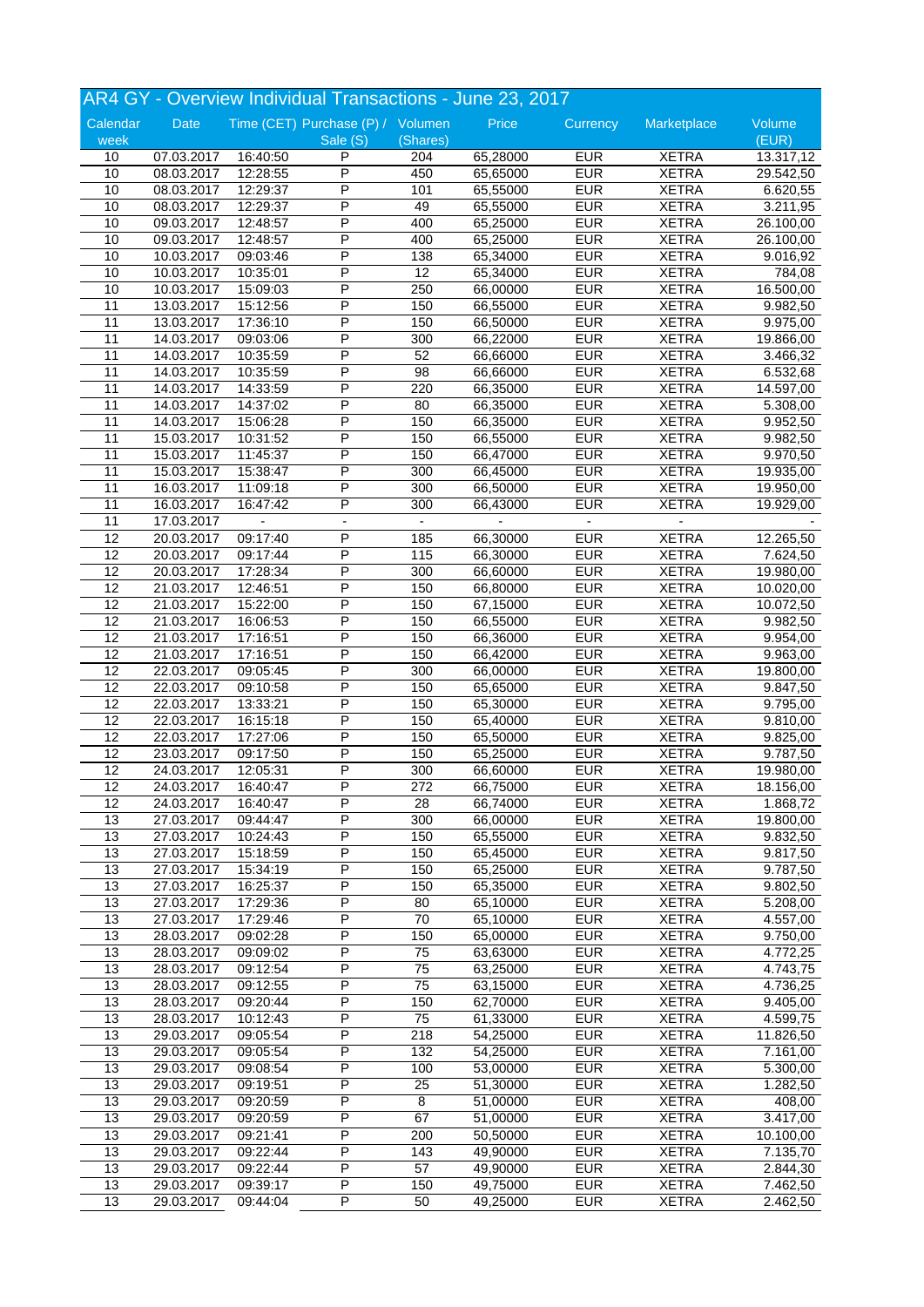|                 |                          |                          | AR4 GY - Overview Individual Transactions - June 23, 2017 |                          |                |                          |                          |           |
|-----------------|--------------------------|--------------------------|-----------------------------------------------------------|--------------------------|----------------|--------------------------|--------------------------|-----------|
| Calendar        | Date                     |                          | Time (CET) Purchase (P) / Volumen                         |                          | Price          | Currency                 | Marketplace              | Volume    |
| week            |                          |                          | Sale (S)                                                  | (Shares)                 |                |                          |                          | (EUR)     |
| 13              | 29.03.2017               | 09:44:04                 | P<br>$\overline{\mathsf{P}}$                              | 50                       | 49,25000       | <b>EUR</b>               | <b>XETRA</b>             | 2.462,50  |
| $\overline{13}$ | 29.03.2017               | 11:17:30                 |                                                           | 150                      | 50,25000       | <b>EUR</b>               | <b>XETRA</b>             | 7.537,50  |
| 13              | 30.03.2017               | $\blacksquare$           |                                                           |                          |                |                          | $\overline{\phantom{a}}$ |           |
| 13              | 31.03.2017               |                          | $\blacksquare$                                            | $\overline{\phantom{a}}$ |                | $\overline{a}$           |                          |           |
| 14              | 03.04.2017               | 09:10:34                 | P                                                         | $77$                     | 42,80000       | <b>EUR</b>               | <b>XETRA</b>             | 3.295,60  |
| 14              | 03.04.2017               | 09:10:34                 | P                                                         | 73                       | 42,80000       | <b>EUR</b>               | <b>XETRA</b>             | 3.124,40  |
| 14              | 03.04.2017               | 09:11:20                 | P                                                         | 140                      | 42,42000       | <b>EUR</b>               | <b>XETRA</b>             | 5.938,80  |
| 14              | 03.04.2017               | 09:11:21                 | P                                                         | 10                       | 42,42000       | <b>EUR</b>               | <b>XETRA</b>             | 424,20    |
| 14              | 03.04.2017               | 09:23:22                 | P                                                         | 150                      | 41,41000       | <b>EUR</b>               | <b>XETRA</b>             | 6.211,50  |
| 14              | 03.04.2017               | 17:19:41                 | Ρ                                                         | 150                      | 42,00000       | <b>EUR</b>               | <b>XETRA</b>             | 6.300,00  |
| 14              | 04.04.2017               | 09:06:04                 | P                                                         | 200                      | 42,66000       | <b>EUR</b>               | <b>XETRA</b>             | 8.532,00  |
| 14              | 04.04.2017               | 10:32:36                 | P                                                         | 100                      | 41,88000       | <b>EUR</b>               | <b>XETRA</b>             | 4.188,00  |
| 14              | 04.04.2017               | 10:32:36                 | P                                                         | 5                        | 41,88000       | <b>EUR</b>               | <b>XETRA</b>             | 209,40    |
| 14              | 04.04.2017               | 10:33:23                 | P                                                         | 95                       | 41,88000       | <b>EUR</b>               | <b>XETRA</b>             | 3.978,60  |
| 14              | 04.04.2017               | 13:27:05                 | P                                                         | 200                      | 40,30000       | <b>EUR</b>               | <b>XETRA</b>             | 8.060,00  |
| 14              | 04.04.2017               | 17:36:10                 | P                                                         | 200                      | 40,57500       | <b>EUR</b>               | <b>XETRA</b>             | 8.115,00  |
| 14              | 05.04.2017               | 09:17:26                 | P                                                         | 200                      | 40,50000       | <b>EUR</b>               | <b>XETRA</b>             | 8.100,00  |
| 14              | 05.04.2017               | 12:09:38                 | P                                                         | 185                      | 40,30000       | <b>EUR</b>               | <b>XETRA</b>             | 7.455,50  |
| 14              | 05.04.2017               | 12:09:38                 | P                                                         | 15                       | 40,30000       | <b>EUR</b>               | <b>XETRA</b>             | 604,50    |
| 14              | 05.04.2017               | 14:00:14                 | P                                                         | $\overline{200}$         | 39,75000       | <b>EUR</b>               | <b>XETRA</b>             | 7.950,00  |
| 14              | 05.04.2017               | 14:09:16                 | P                                                         | 100                      | 38,50000       | <b>EUR</b>               | <b>XETRA</b>             | 3.850,00  |
| 14              | 05.04.2017               | 14:09:16                 | P                                                         | 100                      | 38,50000       | <b>EUR</b>               | <b>XETRA</b>             | 3.850,00  |
| 14              | 06.04.2017               | 09:05:03                 | P                                                         | 150                      | 40,00000       | <b>EUR</b>               | <b>XETRA</b>             | 6.000,00  |
| 14              | 06.04.2017               | 14:46:14                 | Ρ                                                         | 150                      | 41,00000       | <b>EUR</b>               | <b>XETRA</b>             | 6.150,00  |
| 14              | 06.04.2017               | 16:36:14                 | P                                                         | 86                       | 40,90000       | <b>EUR</b>               | <b>XETRA</b>             | 3.517,40  |
| 14              | 06.04.2017               | 16:36:14                 | P                                                         | 64                       | 40,90000       | EUR                      | <b>XETRA</b>             | 2.617,60  |
| 14              | 07.04.2017               | 11:25:04                 | P                                                         | 100                      | 40,79500       | <b>EUR</b>               | <b>XETRA</b>             | 4.079,50  |
| 14              | 07.04.2017               | 12:31:47                 | P                                                         | 250                      | 40,88000       | <b>EUR</b>               | <b>XETRA</b>             | 10.220,00 |
| 15              | 10.04.2017               | 16:22:33                 | P                                                         | 200                      | 41,50000       | <b>EUR</b>               | <b>XETRA</b>             | 8.300,00  |
| 15              | 10.04.2017               | 16:54:03                 | P                                                         | 200                      | 41,40000       | <b>EUR</b>               | <b>XETRA</b>             | 8.280,00  |
| 15              | 10.04.2017               | 17:36:10                 | P                                                         | 200                      | 41,24500       | <b>EUR</b>               | <b>XETRA</b>             | 8.249,00  |
| 15              | 11.04.2017               | 14:11:55                 | P                                                         | 100                      | 41,40000       | <b>EUR</b>               | <b>XETRA</b>             | 4.140,00  |
| 15              | 11.04.2017               | 15:42:58                 | Ρ                                                         | 100                      | 41,35000       | <b>EUR</b>               | <b>XETRA</b>             | 4.135,00  |
| 15              | 11.04.2017               | 15:59:12                 | P                                                         | 200                      | 41,20000       | <b>EUR</b>               | <b>XETRA</b>             | 8.240,00  |
| 15              | 11.04.2017               | 17:05:16                 | P                                                         | 200                      | 41,01000       | <b>EUR</b>               | <b>XETRA</b>             | 8.202,00  |
| 15              | 12.04.2017               | 09:05:45                 | P                                                         | 200                      | 41,01000       | <b>EUR</b>               | <b>XETRA</b>             | 8.202,00  |
| 15              | 12.04.2017               | 12:46:34                 | P                                                         | 100                      | 41,40000       | <b>EUR</b>               | <b>XETRA</b>             | 4.140,00  |
| 15              | 12.04.2017               | 12:46:56                 | P                                                         | 123                      | 41,25000       | <b>EUR</b>               | <b>XETRA</b>             | 5.073,75  |
| 15              | 12.04.2017               | 12:46:56                 | $\overline{P}$                                            | 100                      | 41,30000       | <b>EUR</b>               | <b>XETRA</b>             | 4.130,00  |
| 15              | 12.04.2017               | 12:46:56                 | P                                                         | 77                       | 41,25000       | <b>EUR</b>               | <b>XETRA</b>             | 3.176,25  |
| 15              | 12.04.2017               | 12:46:56                 | P                                                         | 88                       | 41,20000       | <b>EUR</b>               | <b>XETRA</b>             | 3.625,60  |
| 15              | 12.04.2017               | 13:31:58                 | P                                                         | 112                      | 41,20000       | <b>EUR</b>               | <b>XETRA</b>             | 4.614,40  |
| $\overline{15}$ | 12.04.2017               | 14:05:29                 | P                                                         | 200                      | 41,02000       | <b>EUR</b>               | <b>XETRA</b>             | 8.204,00  |
| 15              | 12.04.2017               | 14:14:12                 | P                                                         | 58                       | 40,88000       | <b>EUR</b>               | <b>XETRA</b>             | 2.371,04  |
| 15              | 12.04.2017               | 14:14:12                 | P                                                         | 242                      | 40,88000       | <b>EUR</b>               | <b>XETRA</b>             | 9.892,96  |
|                 |                          |                          | P                                                         |                          |                | <b>EUR</b>               |                          |           |
| 15<br>15        | 13.04.2017<br>13.04.2017 | 09:25:35                 | Ρ                                                         | 200<br>100               | 40,52000       | <b>EUR</b>               | <b>XETRA</b>             | 8.104,00  |
|                 |                          | 10:55:42                 |                                                           |                          | 40,22000       |                          | <b>XETRA</b>             | 4.022,00  |
| 15              | 13.04.2017               | 11:00:55                 | P                                                         | 50                       | 40,14000       | <b>EUR</b>               | <b>XETRA</b>             | 2.007,00  |
| 15              | 13.04.2017               | 11:00:55                 | Ρ                                                         | 150                      | 40,14000       | <b>EUR</b>               | <b>XETRA</b>             | 6.021,00  |
| 15              | 14.04.2017               | $\overline{\phantom{a}}$ | $\overline{\phantom{a}}$                                  | $\blacksquare$           |                | $\overline{\phantom{a}}$ | $\overline{\phantom{a}}$ |           |
| 16              | 17.04.2017               |                          |                                                           | $\overline{\phantom{a}}$ | $\blacksquare$ | $\blacksquare$           | $\overline{\phantom{a}}$ |           |
| 16              | 18.04.2017               | 09:09:16                 | P                                                         | 300                      | 40,25000       | <b>EUR</b>               | <b>XETRA</b>             | 12.075,00 |
| 16              | 18.04.2017               | 09:11:07                 | P                                                         | 50                       | 39,99000       | <b>EUR</b>               | <b>XETRA</b>             | 1.999,50  |
| 16              | 18.04.2017               | 09:11:07                 | P                                                         | 100                      | 39,99000       | <b>EUR</b>               | <b>XETRA</b>             | 3.999,00  |
| 16              | 18.04.2017               | 11:14:59                 | Ρ                                                         | 12                       | 39,18000       | <b>EUR</b>               | <b>XETRA</b>             | 470,16    |
| 16              | 18.04.2017               | 11:14:59                 | P                                                         | 121                      | 39,18000       | <b>EUR</b>               | <b>XETRA</b>             | 4.740,78  |
| 16              | 18.04.2017               | 11:14:59                 | P                                                         | 17                       | 39,18000       | <b>EUR</b>               | <b>XETRA</b>             | 666,06    |
| 16              | 18.04.2017               | 13:36:18                 | Ρ                                                         | 200                      | 38,00000       | <b>EUR</b>               | <b>XETRA</b>             | 7.600,00  |
| 16              | 18.04.2017               | 16:29:35                 | P                                                         | 20                       | 38,60000       | <b>EUR</b>               | <b>XETRA</b>             | 772,00    |
| 16              | 18.04.2017               | 16:29:35                 | P                                                         | 30                       | 38,60000       | <b>EUR</b>               | <b>XETRA</b>             | 1.158,00  |
| 16              | 19.04.2017               | 10:55:40                 | P                                                         | 150                      | 38,25000       | <b>EUR</b>               | <b>XETRA</b>             | 5.737,50  |
| 16              | 19.04.2017               | 12:11:20                 | P                                                         | 200                      | 38,30000       | <b>EUR</b>               | <b>XETRA</b>             | 7.660,00  |
| 16              | 19.04.2017               | 13:44:56                 | P                                                         | 171                      | 38,20000       | <b>EUR</b>               | <b>XETRA</b>             | 6.532,20  |
| 16              | 19.04.2017               | 13:44:56                 | P                                                         | 79                       | 38,20000       | <b>EUR</b>               | <b>XETRA</b>             | 3.017,80  |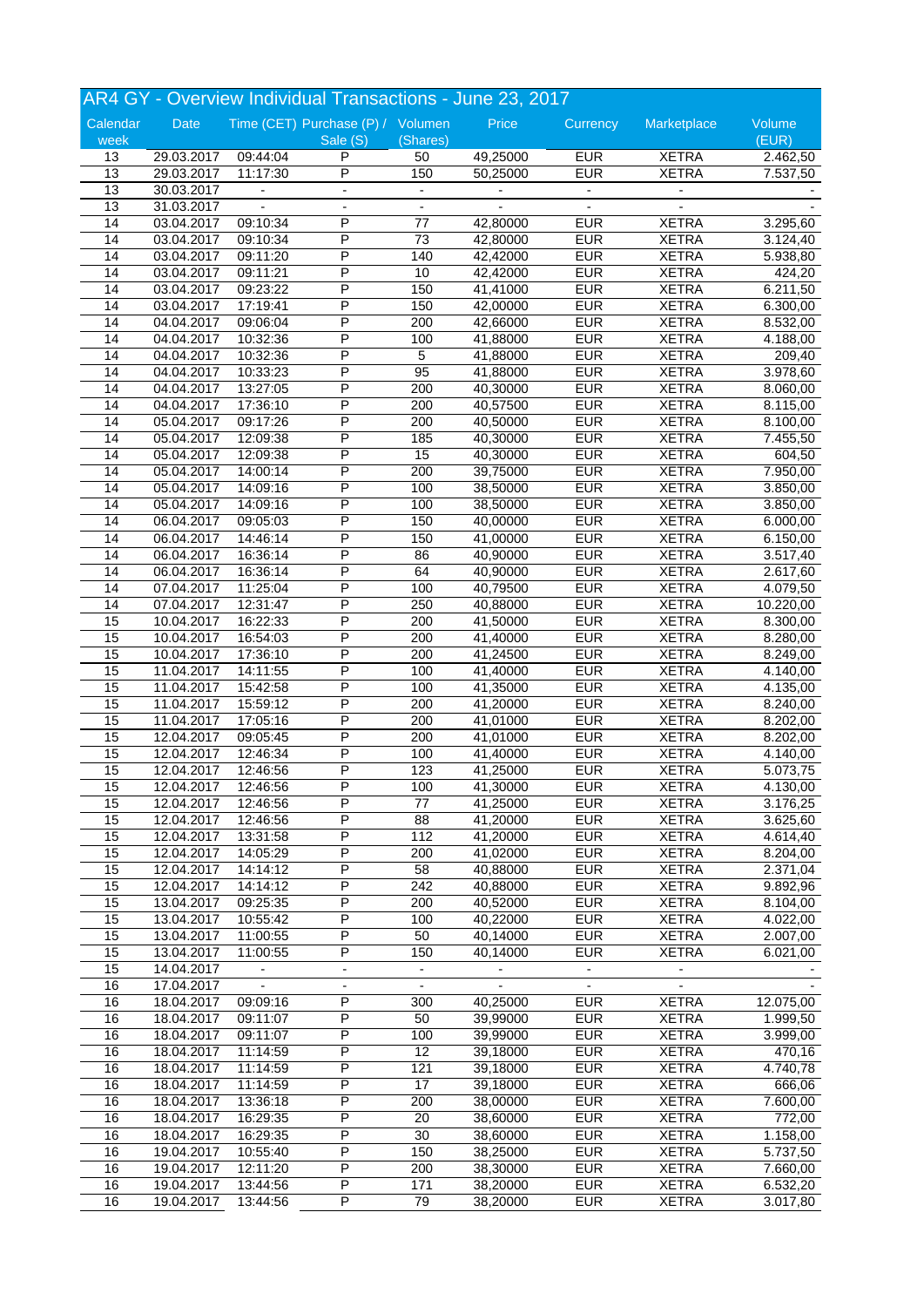|                 |                          |                      | AR4 GY - Overview Individual Transactions - June 23, 2017 |                |                      |            |                              |                        |
|-----------------|--------------------------|----------------------|-----------------------------------------------------------|----------------|----------------------|------------|------------------------------|------------------------|
| Calendar        | <b>Date</b>              |                      | Time (CET) Purchase (P) / Volumen                         |                | Price                | Currency   | Marketplace                  | Volume                 |
| week            |                          |                      | Sale (S)                                                  | (Shares)       |                      |            |                              | (EUR)                  |
| 16              | 19.04.2017               | 14:10:48             | P                                                         | 250            | 38,10000             | <b>EUR</b> | <b>XETRA</b>                 | 9.525,00               |
| 16              | 19.04.2017               | 15:22:40             | P                                                         | 51             | 37,75000             | <b>EUR</b> | <b>XETRA</b>                 | 1.925,25               |
| 16              | 19.04.2017               | 15:22:40             | P                                                         | 50             | 37,75000             | <b>EUR</b> | <b>XETRA</b>                 | 1.887,50               |
| 16              | 19.04.2017               | 15:22:40             | P                                                         | 117            | 37,75000             | <b>EUR</b> | <b>XETRA</b>                 | 4.416,75               |
| 16              | 19.04.2017               | 15:22:40             | P                                                         | 82             | 37,75000             | <b>EUR</b> | <b>XETRA</b>                 | 3.095,50               |
| 16              | 20.04.2017               | 09:36:10             | P                                                         | 50             | 38,88000             | <b>EUR</b> | <b>XETRA</b>                 | 1.944,00               |
| 16              | 20.04.2017               | 09:36:10             | P                                                         | 150            | 38,88000             | <b>EUR</b> | <b>XETRA</b>                 | 5.832,00               |
| 16              | 20.04.2017               | 11:36:39             | P                                                         | 250            | 39,25000             | <b>EUR</b> | <b>XETRA</b>                 | 9.812,50               |
| 16              | 20.04.2017               | 14:02:02             | P                                                         | 250            | 38,88000             | <b>EUR</b> | <b>XETRA</b>                 | 9.720,00               |
| 16              | 21.04.2017               | 10:51:31             | Ρ                                                         | 100            | 39,99000             | <b>EUR</b> | <b>XETRA</b>                 | 3.999,00               |
| 16              | 21.04.2017               | 10:51:31             | $\overline{\mathsf{P}}$                                   | 100            | 39,99000             | <b>EUR</b> | <b>XETRA</b>                 | 3.999,00               |
| 16              | 21.04.2017               | 11:00:42             | P                                                         | 100            | 39,99000             | <b>EUR</b> | <b>XETRA</b>                 | 3.999,00               |
| 17              | 24.04.2017               | 09:07:03             | P                                                         | 300            | 40,50000             | <b>EUR</b> | <b>XETRA</b>                 | 12.150,00              |
| 17              | 24.04.2017               | 11:11:32             | P                                                         | 300            | 41,00000             | <b>EUR</b> | <b>XETRA</b>                 | 12.300,00              |
| 17              | 24.04.2017               | 17:36:10             | P                                                         | 200            | 42,30500             | <b>EUR</b> | <b>XETRA</b>                 | 8.461,00               |
| 17              | 25.04.2017               | 09:32:23             | P                                                         | 300            | 46,50000             | <b>EUR</b> | <b>XETRA</b>                 | 13.950,00              |
| 17              | 25.04.2017               | 09:50:56             | P                                                         | 300            | 45,00000             | <b>EUR</b> | <b>XETRA</b>                 | 13.500,00              |
| 17              | 25.04.2017               | 17:36:10             | P                                                         | 200            | 47,23000             | <b>EUR</b> | <b>XETRA</b>                 | 9.446,00               |
| 17              | 26.04.2017               | 09:41:00             | P                                                         | 226            | 48,37000             | <b>EUR</b> | <b>XETRA</b>                 | 10.931,62              |
| 17              | 26.04.2017               | 09:41:00             | P                                                         | 174            | 48,37000             | <b>EUR</b> | <b>XETRA</b>                 | 8.416,38               |
| 17              | 26.04.2017               | 10:33:33             | P                                                         | 187            | 47,44000             | <b>EUR</b> | <b>XETRA</b>                 | 8.871,28               |
| 17              | 26.04.2017               | 10:33:33             | P                                                         | 13             | 47,44000             | <b>EUR</b> | <b>XETRA</b>                 | 616,72                 |
| 17              | 26.04.2017               | 16:55:34             | P                                                         | 78             | 47,65000             | <b>EUR</b> | <b>XETRA</b>                 | 3.716,70               |
| 17              | 26.04.2017               | 16:55:34             | P                                                         | 122            | 47,65000             | <b>EUR</b> | <b>XETRA</b>                 | 5.813,30               |
| 17              | 27.04.2017               | 09:24:20             | P                                                         | 25             | 47,22000             | <b>EUR</b> | <b>XETRA</b>                 | 1.180,50               |
| 17              | 27.04.2017               | 10:06:15             | P                                                         | 275            | 47,22000             | <b>EUR</b> | <b>XETRA</b>                 | 12.985,50              |
| 17              | 28.04.2017               | 10:29:32             | P                                                         | 125            | 45,45000             | <b>EUR</b> | <b>XETRA</b>                 | 5.681,25               |
| 17              | 28.04.2017               | 10:29:32             | P                                                         | 25             | 45,45000             | <b>EUR</b> | <b>XETRA</b>                 | 1.136,25               |
| 17              | 28.04.2017               | 14:05:44             | P                                                         | 150            | 45,00000             | <b>EUR</b> | <b>XETRA</b>                 | 6.750,00               |
| 18              | 01.05.2017               |                      | $\overline{a}$                                            | $\overline{a}$ |                      |            |                              |                        |
| 18              | 02.05.2017               | 09:06:50             | P                                                         | 350            | 46,50000             | <b>EUR</b> | <b>XETRA</b>                 | 16.275,00              |
| 18              | 02.05.2017               | 10:18:00             | P                                                         | 45             | 45,30000             | <b>EUR</b> | <b>XETRA</b>                 | 2.038,50               |
| 18              | 02.05.2017               | 10:18:02             | P                                                         | 255            | 45,30000             | <b>EUR</b> | <b>XETRA</b>                 | 11.551,50              |
| 18              | 02.05.2017               | 17:13:50             | P                                                         | 43             | 46,85000             | <b>EUR</b> | <b>XETRA</b>                 | 2.014,55               |
| 18              | 02.05.2017               | 17:16:43             | P                                                         | 57             | 46,85000             | <b>EUR</b> | <b>XETRA</b>                 | 2.670,45               |
| 18              | 03.05.2017               | 09:27:50             | P                                                         | 34             | 47,15000             | <b>EUR</b> | <b>XETRA</b>                 | 1.603,10               |
| 18              | 03.05.2017               | 09:27:50             | P                                                         | 200            | 47,15000             | <b>EUR</b> | <b>XETRA</b>                 | 9.430,00               |
| 18              | 03.05.2017               | 09:29:26             | P                                                         | 116            | 47,15000             | <b>EUR</b> | <b>XETRA</b>                 | 5.469,40               |
| $\overline{18}$ | 03.05.2017               | 09:37:35             | P                                                         | 300            | 46,85000             | <b>EUR</b> | <b>XETRA</b>                 | 14.055,00              |
|                 | 03.05.2017               |                      | P                                                         |                |                      | <b>EUR</b> |                              | 7.027,50               |
| 18<br>18        | 03.05.2017               | 14:53:30             | P                                                         | 150<br>5       | 46,85000             | <b>EUR</b> | <b>XETRA</b>                 | 233,85                 |
| 18              |                          | 16:26:48             | Ρ                                                         | 145            | 46,77000             | <b>EUR</b> | <b>XETRA</b>                 |                        |
| 18              | 03.05.2017               | 16:26:48             | P                                                         |                | 46,77000<br>46,35500 | <b>EUR</b> | <b>XETRA</b><br><b>XETRA</b> | 6.781,65               |
|                 | 03.05.2017<br>04.05.2017 | 17:36:04             | Ρ                                                         | 300<br>250     | 46,73000             | <b>EUR</b> | <b>XETRA</b>                 | 13.906,50              |
| 18              |                          | 09:53:22             | Ρ                                                         |                |                      | <b>EUR</b> |                              | 11.682,50<br>11.650,00 |
| 18              | 04.05.2017               | 12:07:06             | $\overline{P}$                                            | 250            | 46,60000             | <b>EUR</b> | <b>XETRA</b>                 |                        |
| 18<br>18        | 05.05.2017               | 09:26:01<br>10:31:39 | P                                                         | 100<br>100     | 46,20000<br>46,00000 | <b>EUR</b> | <b>XETRA</b><br><b>XETRA</b> | 4.620,00               |
|                 | 05.05.2017               |                      | P                                                         |                |                      | <b>EUR</b> |                              | 4.600,00               |
| 18              | 05.05.2017               | 10:31:39             | P                                                         | 50<br>150      | 46,00000<br>45,80000 | <b>EUR</b> | <b>XETRA</b><br><b>XETRA</b> | 2.300,00               |
| 18              | 05.05.2017               | 10:49:53             |                                                           |                |                      |            |                              | 6.870,00               |
| 18              | 05.05.2017               | 17:36:04             | Ρ                                                         | 100            | 46,40000             | <b>EUR</b> | <b>XETRA</b>                 | 4.640,00               |
| 19              | 08.05.2017               | 11:53:17             | Ρ                                                         | 160            | 47,04000             | <b>EUR</b> | <b>XETRA</b>                 | 7.526,40               |
| 19              | 08.05.2017               | 11:54:04             | P                                                         | 40             | 47,04000             | <b>EUR</b> | <b>XETRA</b>                 | 1.881,60               |
| 19              | 08.05.2017               | 17:08:35             | Ρ                                                         | 200            | 47,15000             | <b>EUR</b> | <b>XETRA</b>                 | 9.430,00               |
| 19              | 08.05.2017               | 17:08:38             | P                                                         | 79             | 47,10000             | <b>EUR</b> | <b>XETRA</b>                 | 3.720,90               |
| 19              | 08.05.2017               | 17:08:38             | Ρ                                                         | 73             | 47,10000             | <b>EUR</b> | <b>XETRA</b>                 | 3.438,30               |
| 19              | 08.05.2017               | 17:08:40             | P                                                         | 71             | 47,10000             | <b>EUR</b> | <b>XETRA</b>                 | 3.344,10               |
| 19              | 08.05.2017               | 17:08:41             | Ρ                                                         | 71             | 47,10000             | <b>EUR</b> | <b>XETRA</b>                 | 3.344,10               |
| 19              | 08.05.2017               | 17:23:56             | Ρ                                                         | 6              | 47,15000             | <b>EUR</b> | <b>XETRA</b>                 | 282,90                 |
| 19              | 09.05.2017               | 09:12:08             | Ρ                                                         | 200            | 47,02000             | <b>EUR</b> | <b>XETRA</b>                 | 9.404,00               |
| 19              | 09.05.2017               | 17:29:22             | Ρ                                                         | 200            | 47,50000             | <b>EUR</b> | <b>XETRA</b>                 | 9.500,00               |
| 19              | 10.05.2017               | 09:51:52             | P                                                         | 200            | 47,15000             | <b>EUR</b> | <b>XETRA</b>                 | 9.430,00               |
| 19              | 10.05.2017               | 09:55:05             | Ρ                                                         | 300            | 47,10000             | <b>EUR</b> | <b>XETRA</b>                 | 14.130,00              |
| 19              | 10.05.2017               | 10:03:27             | P                                                         | 500            | 46,90000             | <b>EUR</b> | <b>XETRA</b>                 | 23.450,00              |
| 19              | 10.05.2017               | 11:13:20             | P                                                         | 200            | 46,80000             | <b>EUR</b> | <b>XETRA</b>                 | 9.360,00               |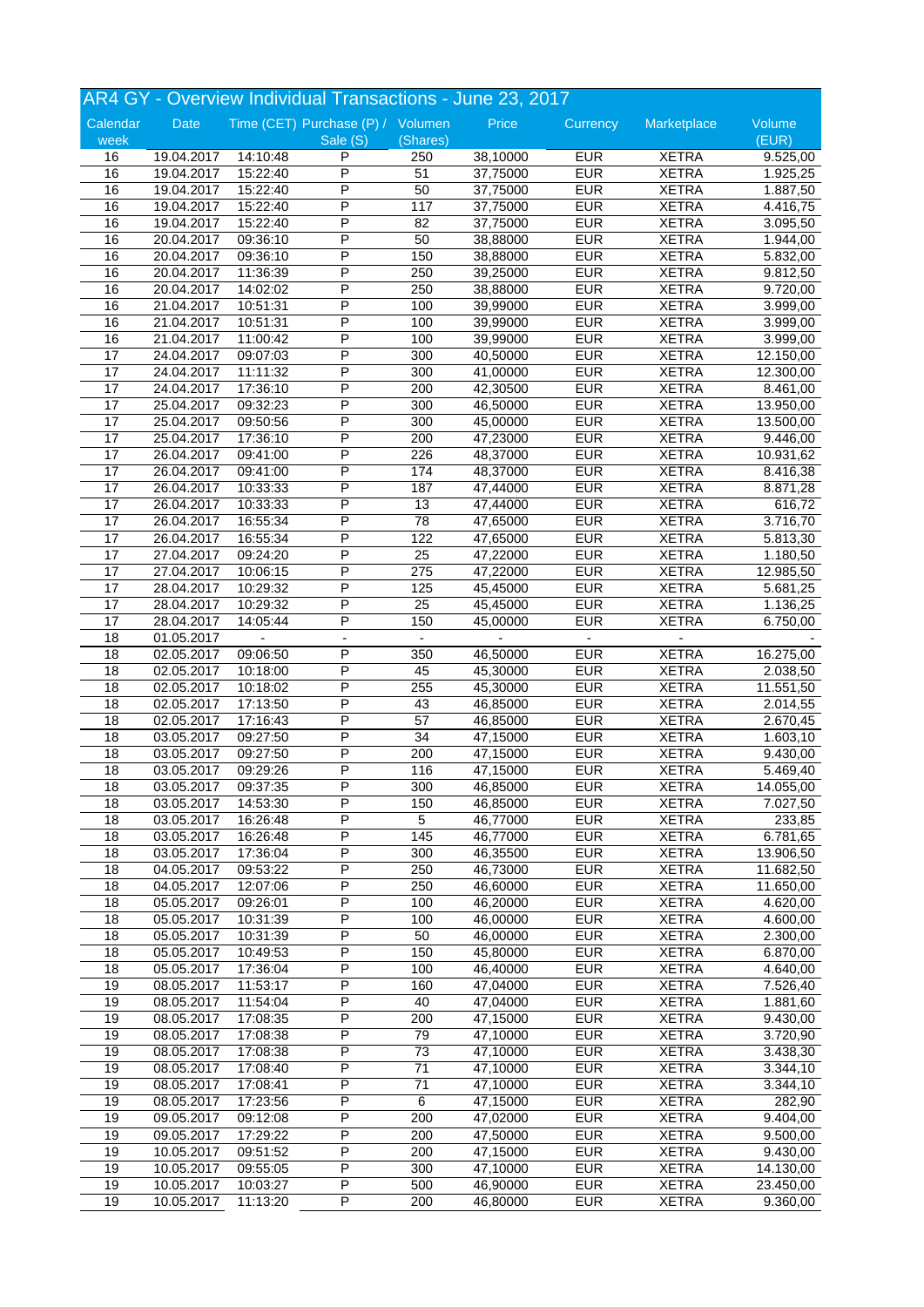|                 |            |          | AR4 GY - Overview Individual Transactions - June 23, 2017 |                 |          |            |                          |           |
|-----------------|------------|----------|-----------------------------------------------------------|-----------------|----------|------------|--------------------------|-----------|
| Calendar        | Date       |          | Time (CET) Purchase (P) / Volumen                         |                 | Price    | Currency   | Marketplace              | Volume    |
| week            |            |          | Sale (S)                                                  | (Shares)        |          |            |                          | (EUR)     |
| 19              | 10.05.2017 | 12:21:27 | P                                                         | 88              | 46,99000 | <b>EUR</b> | <b>XETRA</b>             | 4.135,12  |
| 19              | 10.05.2017 | 12:21:27 | P                                                         | 112             | 46,99000 | <b>EUR</b> | <b>XETRA</b>             | 5.262,88  |
| 19              | 10.05.2017 | 12:44:36 | P                                                         | 200             | 46,88000 | <b>EUR</b> | <b>XETRA</b>             | 9.376,00  |
| 19              | 10.05.2017 | 13:13:25 | P                                                         | 237             | 46,77000 | <b>EUR</b> | <b>XETRA</b>             | 11.084,49 |
| 19              | 10.05.2017 | 13:13:25 | P                                                         | 63              | 46,77000 | <b>EUR</b> | <b>XETRA</b>             | 2.946,51  |
| 19              | 11.05.2017 |          | $\overline{\phantom{a}}$                                  | $\blacksquare$  |          |            |                          |           |
| 19              | 12.05.2017 |          | $\overline{\phantom{a}}$                                  | $\blacksquare$  |          |            | $\overline{\phantom{a}}$ |           |
| 20              | 15.05.2017 |          |                                                           |                 |          |            |                          |           |
| 20              | 16.05.2017 | 11:35:35 | P                                                         | 78              | 48,53000 | <b>EUR</b> | <b>XETRA</b>             | 3.785,34  |
|                 |            |          | P                                                         |                 |          |            |                          |           |
| 20              | 16.05.2017 | 11:37:25 |                                                           | 147             | 48,53000 | <b>EUR</b> | <b>XETRA</b>             | 7.133,91  |
| $\overline{20}$ | 16.05.2017 | 11:37:25 | P                                                         | $\overline{25}$ | 48,53000 | <b>EUR</b> | <b>XETRA</b>             | 1.213,25  |
| 20              | 16.05.2017 | 11:40:25 | P                                                         | 100             | 48,45000 | <b>EUR</b> | <b>XETRA</b>             | 4.845,00  |
| 20              | 16.05.2017 | 11:40:25 | P                                                         | 150             | 48,45000 | <b>EUR</b> | <b>XETRA</b>             | 7.267,50  |
| 20              | 16.05.2017 | 13:14:36 | P                                                         | 184             | 48,30000 | <b>EUR</b> | <b>XETRA</b>             | 8.887,20  |
| 20              | 16.05.2017 | 13:14:36 | P                                                         | 66              | 48,30000 | <b>EUR</b> | <b>XETRA</b>             | 3.187,80  |
| 20              | 17.05.2017 | 09:07:11 | P                                                         | 250             | 47,80000 | <b>EUR</b> | <b>XETRA</b>             | 11.950,00 |
| 20              | 17.05.2017 | 10:20:32 | P                                                         | 65              | 48,20000 | <b>EUR</b> | <b>XETRA</b>             | 3.133,00  |
| 20              | 17.05.2017 | 10:20:43 | P                                                         | 235             | 48,20000 | EUR        | <b>XETRA</b>             | 11.327,00 |
| $\overline{20}$ | 17.05.2017 | 15:55:30 | P                                                         | 200             | 48,25000 | <b>EUR</b> | <b>XETRA</b>             | 9.650,00  |
| 20              | 18.05.2017 | 09:29:24 | P                                                         | 11              | 47,50000 | <b>EUR</b> | <b>XETRA</b>             | 522,50    |
| 20              | 18.05.2017 | 09:31:40 | P                                                         | 489             | 47,50000 | <b>EUR</b> | <b>XETRA</b>             | 23.227,50 |
| 20              | 18.05.2017 | 11:43:27 | P                                                         | 400             | 47,04000 | <b>EUR</b> | <b>XETRA</b>             | 18.816,00 |
| $\overline{20}$ | 19.05.2017 | 09:21:23 | P                                                         | 150             | 47,55000 | <b>EUR</b> | <b>XETRA</b>             | 7.132,50  |
| 20              | 19.05.2017 | 10:22:23 | P                                                         | 145             | 47,77000 | <b>EUR</b> | <b>XETRA</b>             | 6.926,65  |
| 20              | 19.05.2017 | 10:28:00 | Ρ                                                         | 155             | 47,77000 | <b>EUR</b> | <b>XETRA</b>             | 7.404,35  |
| 20              | 19.05.2017 | 11:28:31 | P                                                         | 150             | 48,00000 | <b>EUR</b> | <b>XETRA</b>             | 7.200,00  |
| $\overline{21}$ | 22.05.2017 | 09:15:21 | P                                                         | 150             | 48,22000 | <b>EUR</b> | <b>XETRA</b>             | 7.233,00  |
| 21              | 22.05.2017 | 11:23:35 | P                                                         | 150             | 48,22000 | <b>EUR</b> | <b>XETRA</b>             | 7.233,00  |
| 21              | 22.05.2017 | 11:23:36 | P                                                         | 150             | 48,00000 | <b>EUR</b> | <b>XETRA</b>             | 7.200,00  |
| 21              | 22.05.2017 | 12:33:40 | P                                                         | 74              | 48,00000 | <b>EUR</b> | <b>XETRA</b>             | 3.552,00  |
| 21              | 22.05.2017 | 12:33:40 | P                                                         | 76              | 48,00000 | <b>EUR</b> | <b>XETRA</b>             |           |
|                 |            |          | P                                                         | 42              |          | <b>EUR</b> |                          | 3.648,00  |
| $\overline{21}$ | 23.05.2017 | 09:23:48 |                                                           |                 | 47,90000 |            | <b>XETRA</b>             | 2.011,80  |
| 21              | 23.05.2017 | 09:23:49 | Ρ                                                         | 108             | 47,90000 | <b>EUR</b> | <b>XETRA</b>             | 5.173,20  |
| 21              | 23.05.2017 | 13:00:32 | Ρ                                                         | 96              | 47,80000 | <b>EUR</b> | <b>XETRA</b>             | 4.588,80  |
| $\overline{21}$ | 23.05.2017 | 13:00:32 | P                                                         | 54              | 47,80000 | <b>EUR</b> | <b>XETRA</b>             | 2.581,20  |
| 21              | 23.05.2017 | 17:16:45 | P                                                         | 150             | 48,00000 | <b>EUR</b> | <b>XETRA</b>             | 7.200,00  |
| 21              | 23.05.2017 | 17:16:45 | P                                                         | 150             | 48,00000 | <b>EUR</b> | <b>XETRA</b>             | 7.200,00  |
| 21              | 24.05.2017 | 10:39:33 | P                                                         | 150             | 48,00000 | <b>EUR</b> | <b>XETRA</b>             | 7.200,00  |
| $\overline{21}$ | 24.05.2017 | 10:39:44 |                                                           | 150             | 47,90000 | <b>EUR</b> | <b>XETRA</b>             | 7.185,00  |
| 21              | 24.05.2017 | 14:41:39 | P                                                         | 150             | 48,02000 | <b>EUR</b> | <b>XETRA</b>             | 7.203,00  |
| 21              | 24.05.2017 | 17:20:24 | Ρ                                                         | 150             | 48,20000 | <b>EUR</b> | <b>XETRA</b>             | 7.230,00  |
| 21              | 25.05.2017 | 10:13:07 | Ρ                                                         | 150             | 48,35000 | <b>EUR</b> | <b>XETRA</b>             | 7.252,50  |
| 21              | 25.05.2017 | 15:24:33 | Ρ                                                         | 150             | 48,32000 | <b>EUR</b> | <b>XETRA</b>             | 7.248,00  |
| $\overline{21}$ | 25.05.2017 | 16:19:06 | P                                                         | 150             | 48,50000 | <b>EUR</b> | <b>XETRA</b>             | 7.275,00  |
| 21              | 25.05.2017 | 17:17:52 | P                                                         | 150             | 48,48500 | <b>EUR</b> | <b>XETRA</b>             | 7.272,75  |
| 21              | 26.05.2017 | 10:25:31 | P                                                         | 300             | 48,69000 | <b>EUR</b> | <b>XETRA</b>             | 14.607,00 |
| 21              | 26.05.2017 | 14:30:27 | Ρ                                                         | 169             | 48,81000 | <b>EUR</b> | <b>XETRA</b>             | 8.248,89  |
| 21              | 26.05.2017 | 16:22:59 | P                                                         | 109             | 49,50000 | <b>EUR</b> | <b>XETRA</b>             | 5.395,50  |
| 21              | 26.05.2017 | 16:23:00 | P                                                         | 22              | 49,50000 | <b>EUR</b> | <b>XETRA</b>             | 1.089,00  |
| 22              | 29.05.2017 | 10:02:22 | Ρ                                                         | 300             | 51,50000 | <b>EUR</b> | <b>XETRA</b>             | 15.450,00 |
| 22              | 29.05.2017 | 10:10:00 | Ρ                                                         | 150             | 51,70000 | <b>EUR</b> | <b>XETRA</b>             | 7.755,00  |
|                 |            |          |                                                           |                 |          |            |                          |           |
| 22              | 29.05.2017 | 10:47:00 | Ρ                                                         | 150             | 51,50000 | <b>EUR</b> | <b>XETRA</b>             | 7.725,00  |
| $\overline{22}$ | 30.05.2017 | 09:22:19 | P                                                         | 36              | 53,00000 | <b>EUR</b> | <b>XETRA</b>             | 1.908,00  |
| 22              | 30.05.2017 | 09:22:19 | P                                                         | 70              | 53,00000 | <b>EUR</b> | <b>XETRA</b>             | 3.710,00  |
| 22              | 30.05.2017 | 09:24:28 | P                                                         | 94              | 53,00000 | <b>EUR</b> | <b>XETRA</b>             | 4.982,00  |
| $\overline{22}$ | 30.05.2017 | 09:27:00 | Ρ                                                         | 200             | 52,50000 | <b>EUR</b> | <b>XETRA</b>             | 10.500,00 |
| 22              | 30.05.2017 | 17:05:15 | P                                                         | $10$            | 52,95000 | <b>EUR</b> | <b>XETRA</b>             | 529,50    |
| 22              | 30.05.2017 | 17:06:27 | P                                                         | 190             | 52,95000 | <b>EUR</b> | <b>XETRA</b>             | 10.060,50 |
| $\overline{22}$ | 31.05.2017 | 09:11:20 | P                                                         | 200             | 53,05000 | <b>EUR</b> | <b>XETRA</b>             | 10.610,00 |
| 22              | 31.05.2017 | 09:16:22 | P                                                         | 250             | 52,77000 | <b>EUR</b> | <b>XETRA</b>             | 13.192,50 |
| 22              | 31.05.2017 | 16:01:16 | Ρ                                                         | 150             | 52,43000 | <b>EUR</b> | <b>XETRA</b>             | 7.864,50  |
| 22              | 01.06.2017 | 13:17:31 | P                                                         | 150             | 52,30000 | <b>EUR</b> | <b>XETRA</b>             | 7.845,00  |
| 22              | 01.06.2017 | 14:50:00 | P                                                         | 150             | 52,28000 | <b>EUR</b> | <b>XETRA</b>             | 7.842,00  |
| $\overline{22}$ | 01.06.2017 | 16:47:11 | P                                                         | 150             | 52,80000 | <b>EUR</b> | <b>XETRA</b>             | 7.920,00  |
|                 |            |          |                                                           |                 |          |            |                          |           |